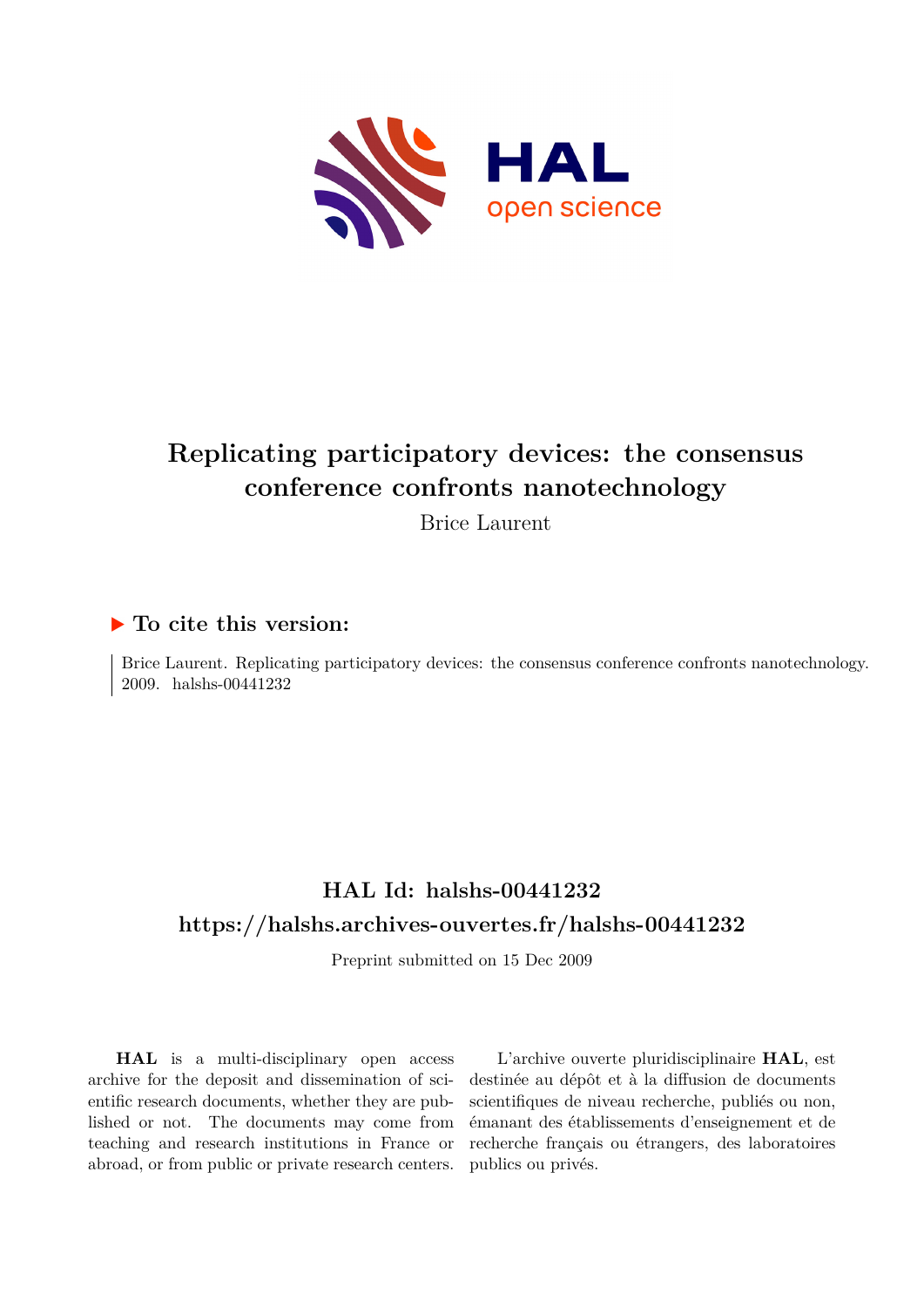PAPIERS DE RECHERCHE DU CSI - CSI WORKING PAPERS SERIES

**N° 018**  2009

Replicating participatory devices: the consensus conference confronts nanotechnology

> Brice Laurent Centre de Sociologie de l'Innovation Mines ParisTech brice.laurent(a)mines-paristech.fr

CENTRE DE SOCIOLOGIE DE L'INNOVATION MINES PARISTECH / CNRS UMR 7185 60 Boulevard Saint-Michel 75272 Paris cedex 06 FRANCE http://www.csi.ensmp.fr/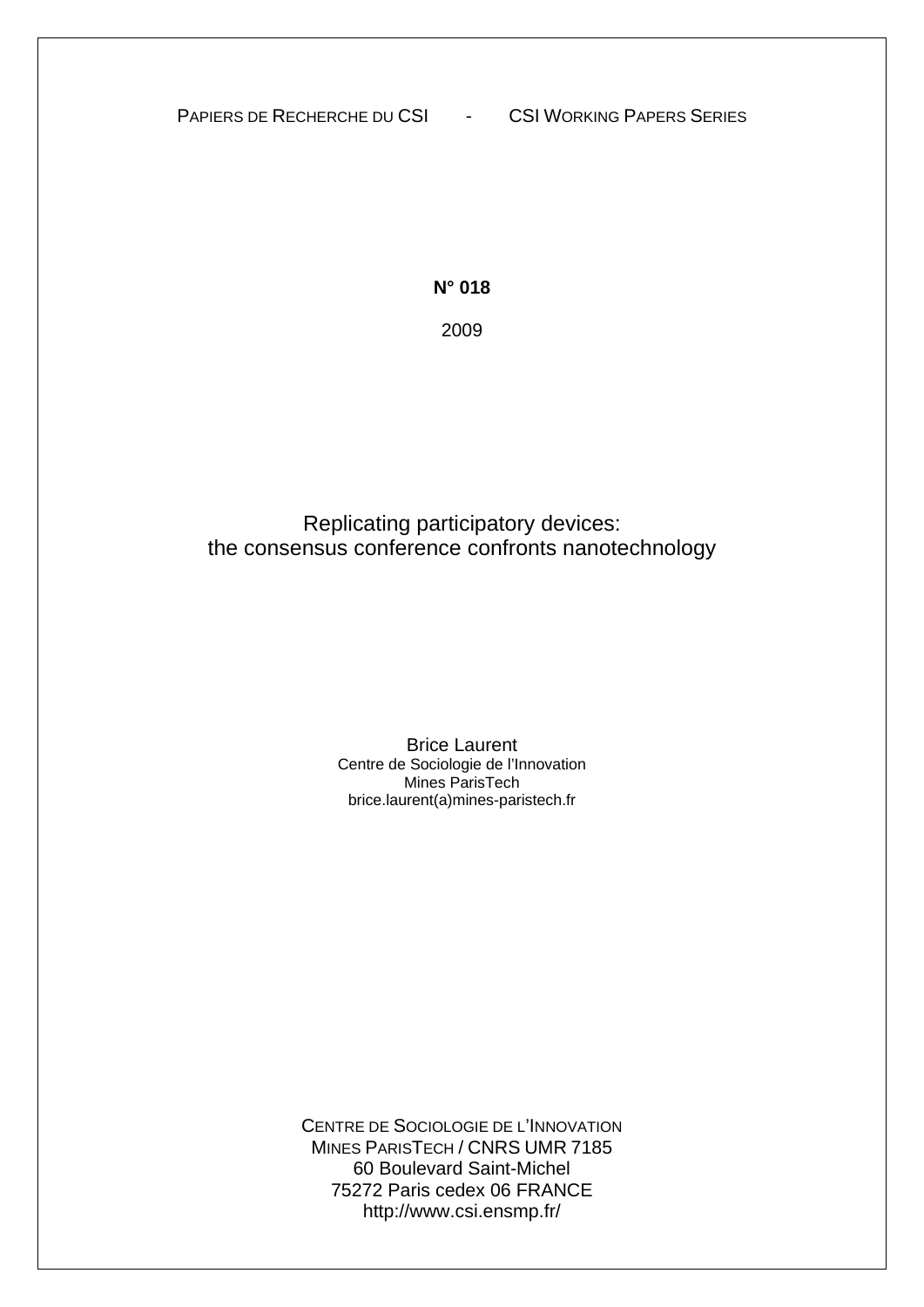#### PAPIERS DE RECHERCHE DU CSI

Cette collection a pour but de rendre aisément disponible un ensemble de documents de travail et autres matériaux de discussion issus des recherches menées au CSI (CENTRE DE SOCIOLOGIE DE L'INNOVATION).

Tous les droits afférant aux textes diffusés dans cette collection appartiennent aux auteurs.

Des versions ultérieures des papiers diffusés dans cette collection sont susceptibles de faire l'objet d'une publication. Veuillez consulter la base bibliographique des travaux du CSI pour obtenir la référence exacte d'une éventuelle version publiée.

#### CSI WORKING PAPERS SERIES

The aim of this collection is to make easily available a set of working papers and other materials for discussion produced at the CSI (CENTRE DE SOCIOLOGIE DE L'INNOVATION).

The copyright of the work made available within this series remains with the authors.

Further versions of these working papers may have been submitted for publication. Please check the bibliographic database of the CSI to obtain exact references of possible published versions.

> CENTRE DE SOCIOLOGIE DE L'INNOVATION MINES PARISTECH / CNRS UMR 7185 60 Boulevard Saint-Michel 75272 Paris cedex 06 FRANCE http://www.csi.ensmp.fr/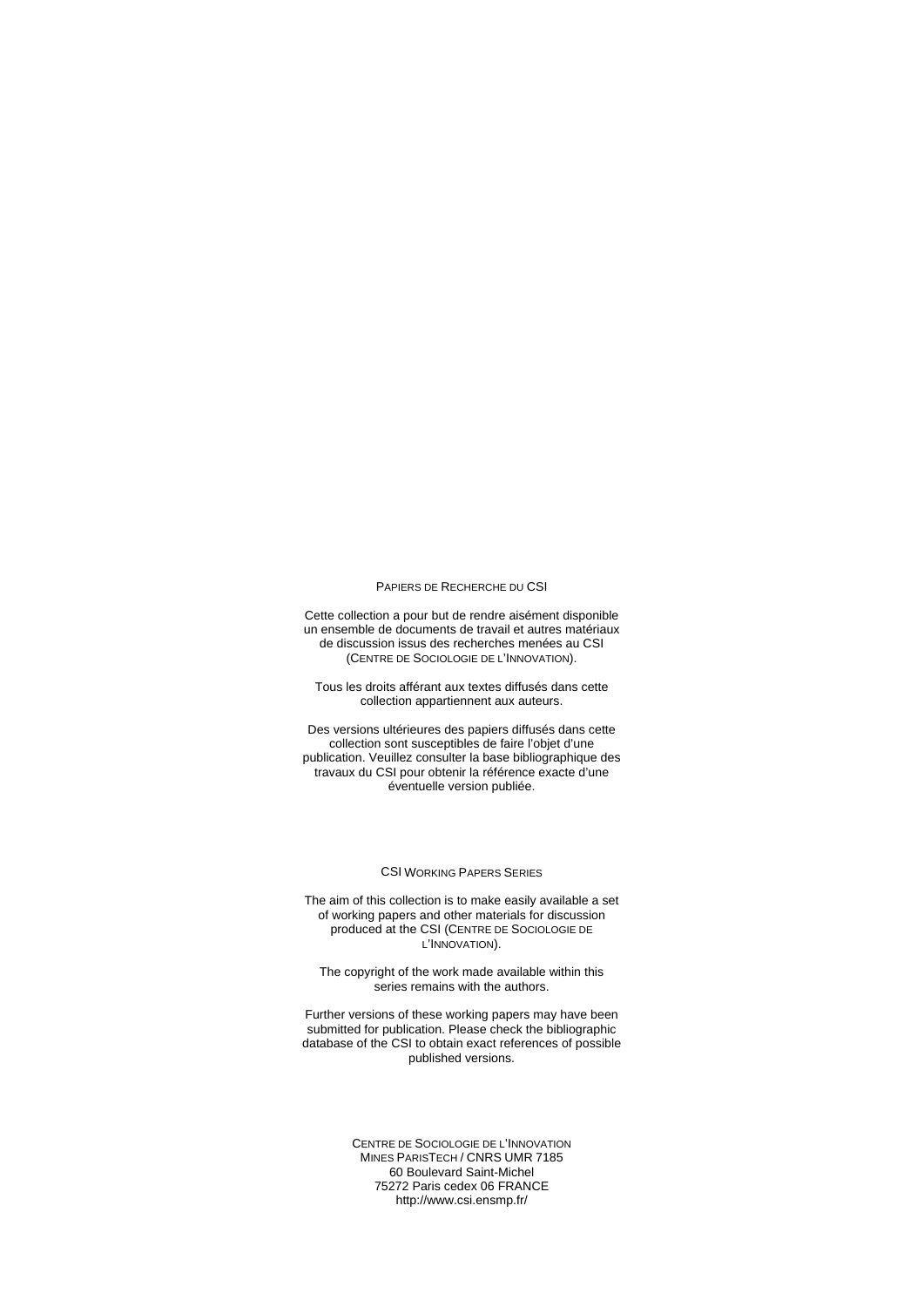#### **Replicating participatory devices.**

The consensus conference confronts nanotechnology<sup>[1](#page-3-0)</sup>.

Brice Laurent (Centre de Sociologie de l'Innovation, Mines ParisTech)

#### **Introduction**

1

Studies of public participation in S&T have been developing over the past few years. Numbers of them stress the possibility for lay citizens to provide articulate judgment about scientific matters, if not contribute to the production of knowledge through specific forms of involvement, biomedical and clinical research being the classical examples (Epstein, 1996; Rabeharisoa and Callon, 1999). Local knowledge has been shown to be valuable in the understanding of complex scientific and institutional arrangements (Wynne, 1992). These works have spurred a trend of studies within STS that is concerned with participatory devices and procedures. While STS was initially critiqued by political scientists for its alleged little attention devoted to the "politics of technology policy" (Winner, 1993; Sclove, 1995), questions within the field have been gradually raised about the evaluation of participatory procedures, to the point that a series of papers have been published that proposed a framework for such evaluation (Rowe and Frewer, 2000; Rowe and Frewer, 2004). The "public participation and science" entry of the discipline's handbook is yet another framework, dividing up participatory procedures according to their "spontaneous" or "sponsored" origin, and their "intensity of participation in knowledge construction process" (Bucchi and Nesserini, 2008). Evaluating participatory procedure has been a long-term concern of political scientists. Arnstein's ladder of citizen participation, which scales up procedures in terms of the impact they have on decision-making, is perhaps the first, and certainly the most used, of such evaluation mechanisms (Arnstein, 1969). The STS-originated evaluation devices are sophistications of Arnstein's ladder, and share its standpoint in that they consider procedures as existing and unproblematic instruments that can be assessed according to some criteria, possibly in order to inform future commissioners or organizers. Considering instruments as given goes with a tendency not to question political categories. Indeed, evaluating participating instruments according to their impacts on decision-making supposes that what constitutes (or should constitute) "democracy", "participation", "citizenship" is known in

<span id="page-3-0"></span><sup>&</sup>lt;sup>1</sup> I thank Michel Callon, Benjamin Lemoine and Michiel van Oudheusden for helpful and detailed comments on previous versions of this working paper. A short version of this paper was presented at the 4S Meeting, Washington DC, October 2009.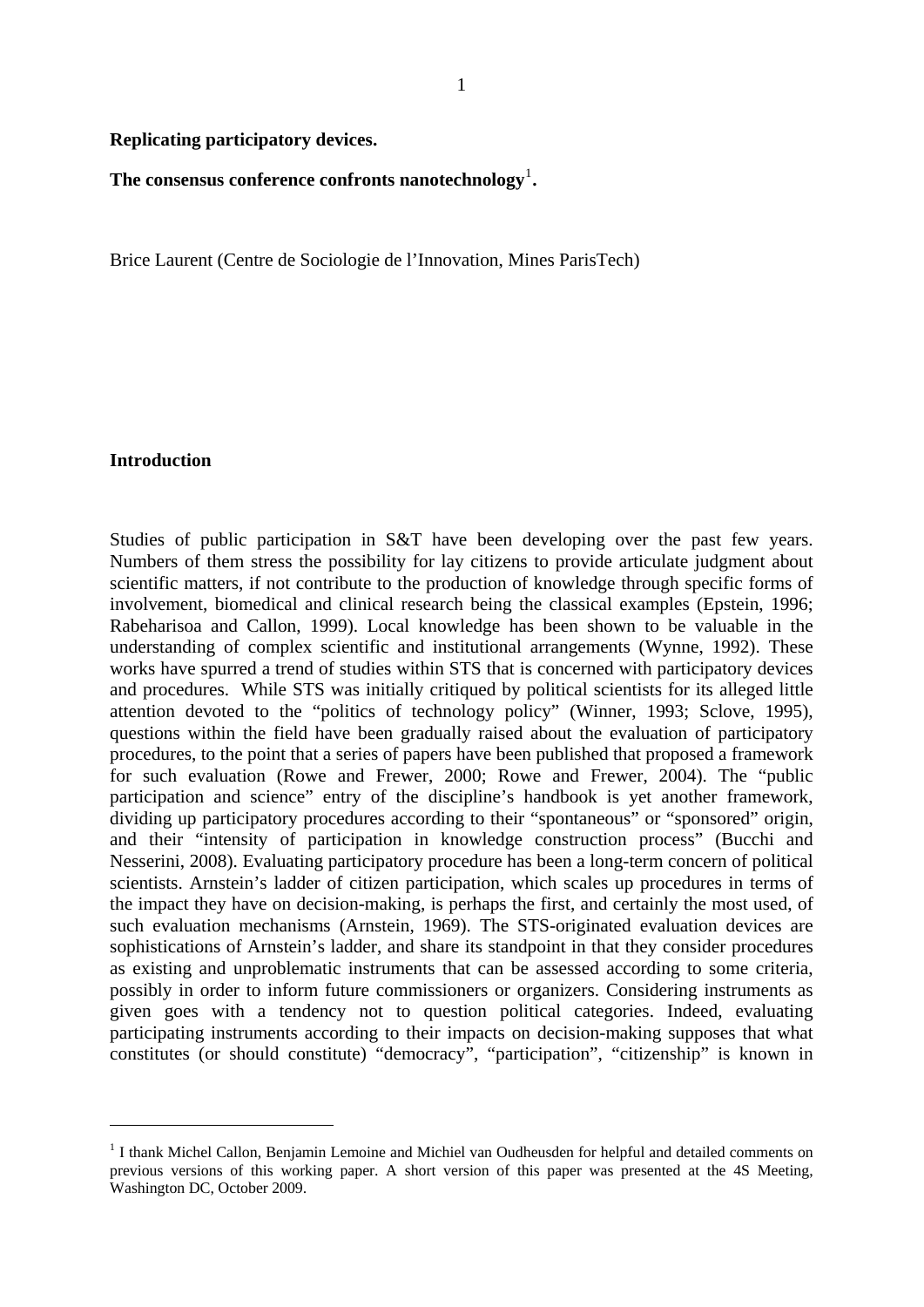$advance<sup>2</sup>$  $advance<sup>2</sup>$  $advance<sup>2</sup>$ .

1

In this paper, I argue that the emphasis put on the evaluation of participatory procedure has been made at the expense of richer analysis of such policy instruments. My objective here is to consider participatory procedures as instruments in the making, that seek to articulate a certain political order and mobilized social science knowledge – under formats that I shall describe. In doing so, one can explore how the aforementioned political categories are constructed.

I am interested here in the consensus conference procedure, as it has been developed at the Danish Board of Technology and then gradually replicated in a number of different countries and settings. The consensus conference is considered in the literature I mentioned as a takenfor-granted device, which can be assessed in terms of its impact on decision-making, and/or its deliberative features. I argue here that the consensus conference is far from being an unproblematic procedure that would be easily replicated. While the reference to the Danish model is permanent, and certain characteristics (selection of a panel, training program, interactions with experts, writing of recommendations) are constantly reproduced (and maintain the common identity of the "consensus conference"), the procedure is frequently questioned. Definitions of the details and roles of the consensus conference are indeed proposed (I shall examine some of them in this paper) but there are several of them, and they have no reason to be granted stabilized features *ex ante*.

As a consensus conference defines who the panel members are, it often refers to the role of the "citizen". In fact, the examples I shall consider here are all conceived as exercises that should involve "citizens". As such, they offer ways to explore attempts to articulate visions of citizenship, in which citizens produced in specific, participatory settings, are expected to play certain roles and behave in certain ways. In addition to defining the correct behavior of panel members, and thereby the form of citizenship considered appropriate, organizing a consensus conference implies articulating the issue it seeks to have discussed, and the envisioned use of the end-product. Through consensus conferences is thus defined what the role of the citizen should be in technology development and policy - defined in particular ways.

This paper shall describe the investments and works that are required to replicate and stabilize forms of public participation through consensus conferences. As one can analyze the heterogeneous arrangements of materials, theories and practices necessary to produce valuable opinions in focus groups (Lezaun, 2007), I shall describe here the work required to produce what consensus conferences are expected to provide and, more generally, the problematisation of public participation they may enact. Contrary to some market and/or social science devices like the focus group, the consensus conference is much less stabilized. This paper shall demonstrate that, as a contested instrument, it can articulate different ways to define what the problem of public participation is, each of them containing its – more or less precisely defined- own evaluation framework.

<span id="page-4-0"></span> $2$  To be fair, the STS literature also provides deep analysis of the types of citizenship constructed in participatory settings. Irwin's "politics of talk" paper (2006) is a good example of such studies. Indeed, this paper owes much to Irwin's proposition to consider that "far from being a simple input to decision-making processes, public opinion should more accurately be seen as an output from particular institutional frameworks and forms of social construction" (Irwin, 2006).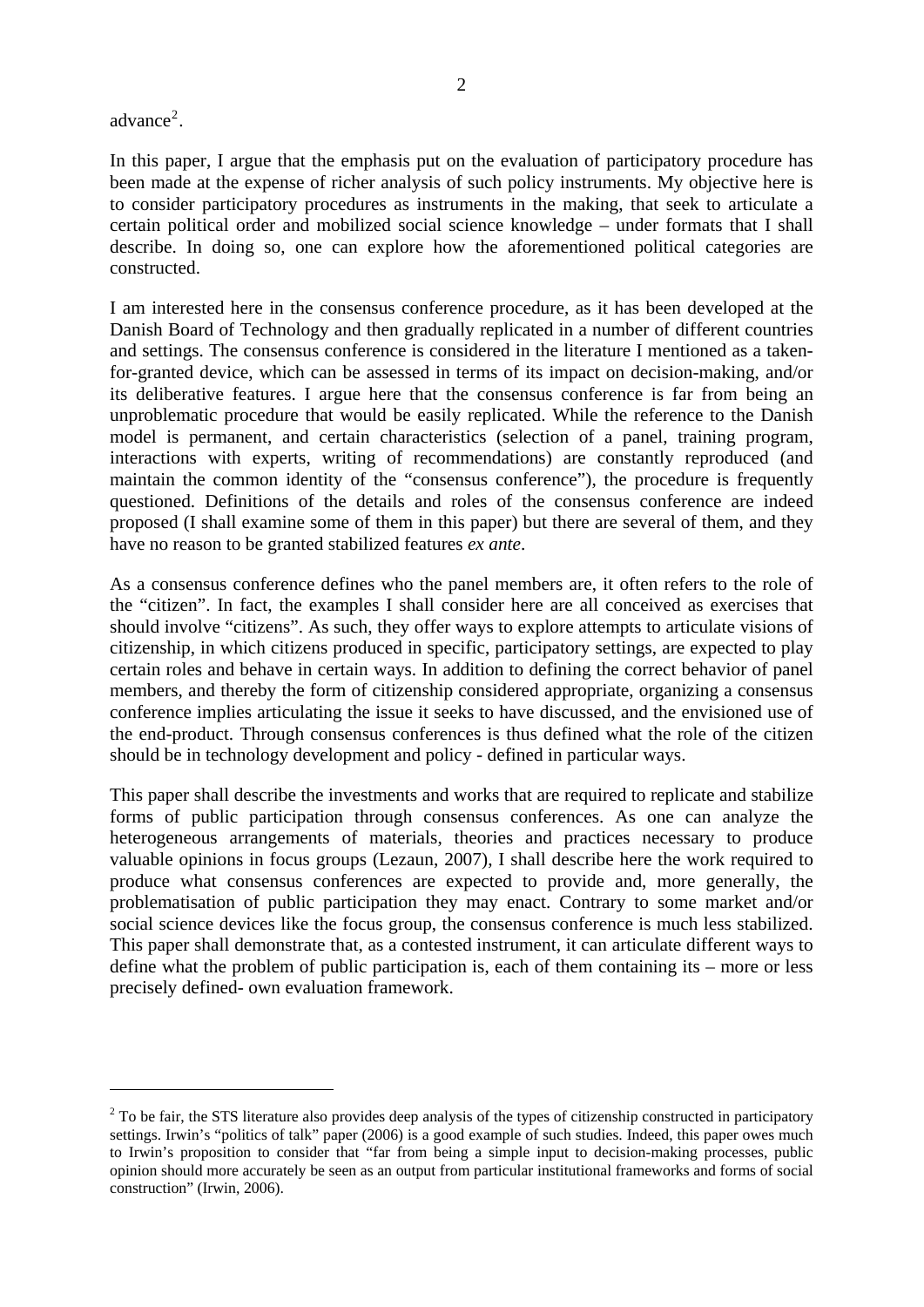This paper considers more specifically the example of nanotechnology, as an issue about which the consensus conference procedure is mobilized<sup>[3](#page-5-0)</sup>. Nanotechnology is indeed defined in policy circles as a test for public participation in S&T, and the occasion to mobilize specific participatory devices, including the consensus conference (Winner, 2003; OPECST, 2006). I consider here two examples in which organizers of nanotechnology consensus conferences replicated the Danish procedure, as they had mobilized it for previous experiences. The *National Citizens' Forum on Technology* (NCTF), which focused on issues related to human enhancement, was organized in 2008 as one of the projects of the *Center for Nanotechnology in Society* at Arizona State University, and was coordinated by researchers at North Carolina State University, using the *Citizens' Forum* format that the latter had developed. In 2006 the *Conférence de Citoyens sur les Nanotechnologies* was organized by the Ile-de-France regional council<sup>[4](#page-5-1)</sup>.

The consensus conference procedure may define in different ways the problem of public participation. Section 1 uses the NCTF as an entry point to analyze how and describe the technology through which the Citizens' Technology Forum defines what public participation through consensus conferences is. I then proceed in section 2 with an analysis of the *conférence de citoyen*, through which I describe a French version of the consensus conference. In the first two sections, I describe how the actors involved in the two participatory mechanisms that I consider as entry points mobilized instruments already experimented during previously held conferences. Section 3 describes how the cracks and gaps that occur in the replication attempts of the consensus conference left room for the articulation of other forms of public participation through consensus conferences.

### **1. The National Citizens' Technology Forum: a laboratory in deliberation**

The NCTF project was part of a program funded by the *National Science Foundation* (NSF) after the 2003 *Nanotechnology Research & Development 21st Century Act* had inscribed in the law the need for the integration of research into the "ethical, social and legal implications of nanotechnology"[5](#page-5-2) . The *Center for Nanotechnology in Society* at Arizona State University received an NSF grant to conduct "real-time technology assessment", one of the components of which being "public engagement and deliberation" with nanotechnology issues<sup>[6](#page-5-3)</sup>. NCTF was part of the public engagement component of the program, which was expected to focus on "deliberation".

NCTF was coordinated by a team of researchers at *North Carolina State University* led by

<span id="page-5-0"></span> $3$  By considering the consensus conference as an entry point, this paper falls within a more general study of public participation in nanotechnology, which, by following various entities as they travel across sites where public participation in nanotechnology is attempted, describes how public participation in nanotechnology is defined as a problem, thereby granting identities for a variety of actors.

<span id="page-5-1"></span><sup>&</sup>lt;sup>4</sup> The analysis of these two events draws on meetings minutes, interviews with actors involved, transcriptions of panel sessions and direct observation (of the early phase of the preparation of NCTF and of the final public event of the French conference).

<span id="page-5-2"></span> $5$  The « integration discourse » contains different – and sometimes contradictory, streams (Laurent and Fisher, 2009).

<span id="page-5-3"></span><sup>6</sup> Barben et al., 2008; Guston and Sarewitz, 2002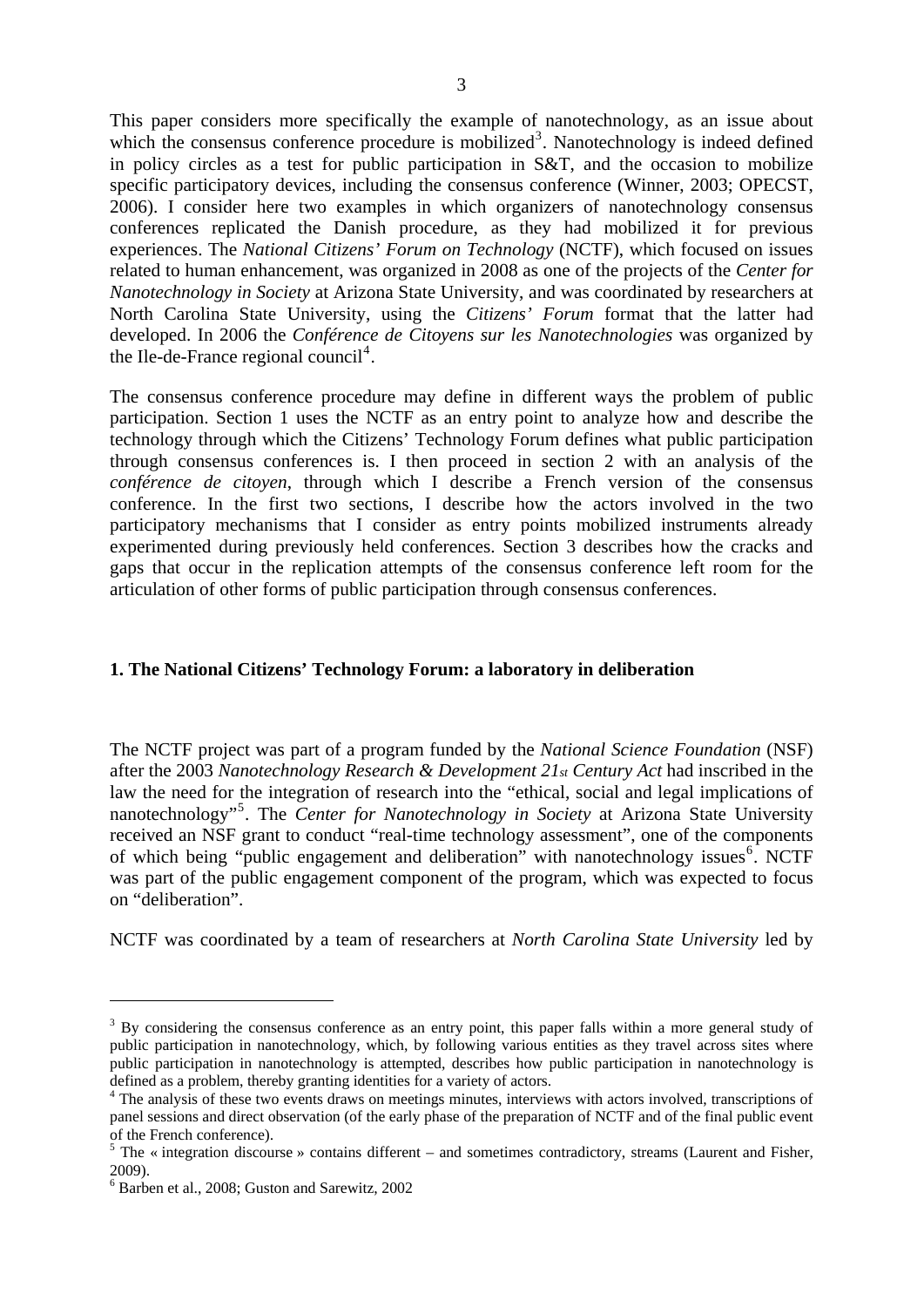Patrick Hamlett, a political scientist who developed the "Citizens' Forum" procedure and organized several of them. The Citizens' Technology Forum is meant to be a "U.S. version of the Danish consensus conference"[7](#page-6-0) . A citizens' forum is organized as follows: a group of citizens are selected, receive background material that they read before they first meet. They then work together, with a facilitation team, in order to prepare questions to be asked to "content experts". Using the answers they receive, they write recommendations about the issue being discussed.

The NCTF was part of the research proposal when the *Center for Nanotechnology in Society*  applied for the NSF grant. It really took off in March 2007, at the all-hands meeting of CNS, in which participants from all the partnering universities (including North Carolina State University) were involved (and which I attended as well). Patrick Hamlett then presented the NCTF project and explained: *"We don't do it for the sake of it, we will get publications out of it"*. In calling for "publications" to produce out of NCTF, Hamlett referred to examples of Citizens' Technology Fora, related especially to biotechnology, which he had previously organized. These previous experiences had been opportunities for Hamlett and his colleagues to study "pathologies of deliberation", i.e. processes through which discussions are led by more powerful actors, thus hindering deliberation. In a 2003 paper about deliberation technology issues, Hamlett had explained that the social scientist, once informed by "constructivism", should locate these pathological processes in order to be able, in a later step, to counter them. Indeed,

*Social constructivists are skilled at detailing how the use of language shapes and constructs how artifacts and individuals are understood by others and by those individuals as well.* (Hamlett, 2003c)

This implies that the social scientist "take steps to broaden its connections with larger, normative questions", as:

*It may be time for constructivist analyses to move beyond the descriptive examination of the social dynamics of technology to a more proactive approach on the larger issues critics identify.* (Hamlett, 2003c)

As another occurrence of the Citizens' Technology Forum format that Hamlett had developed, the NCTF was supposed to be an opportunity for social scientists to describe these processes but also to "take side", i.e. make sure that deliberation happens and is not captured by the most powerful actors. Indeed, Hamlett had explained that deliberation theory suffers from its blindness to "power struggles". It was necessary, for him, to render visible the power games that are at stake in deliberative settings, and prevent minority positions to be heard:

*Constructivists are especially skilled at locating the silenced voices, at deconstructing the apparent agreements and consensus, and at pointing out how language and rhetoric are so often used as weapons in power struggles. Deliberative democrats, following Habermas, seek deliberative practices in which only the better arguments carry weight and in which manipulation or strategic maneuvers are minimized* (Hamlett, 2003c).

The NCTF was thus located in this trend of arguments, and conceived as a device through which "pathologies of deliberation" could be measured, and, in later step, hopefully avoided.

<span id="page-6-0"></span> $7$  This is the subtitle of Cobb and Hamlett's 2008 paper about NCTF.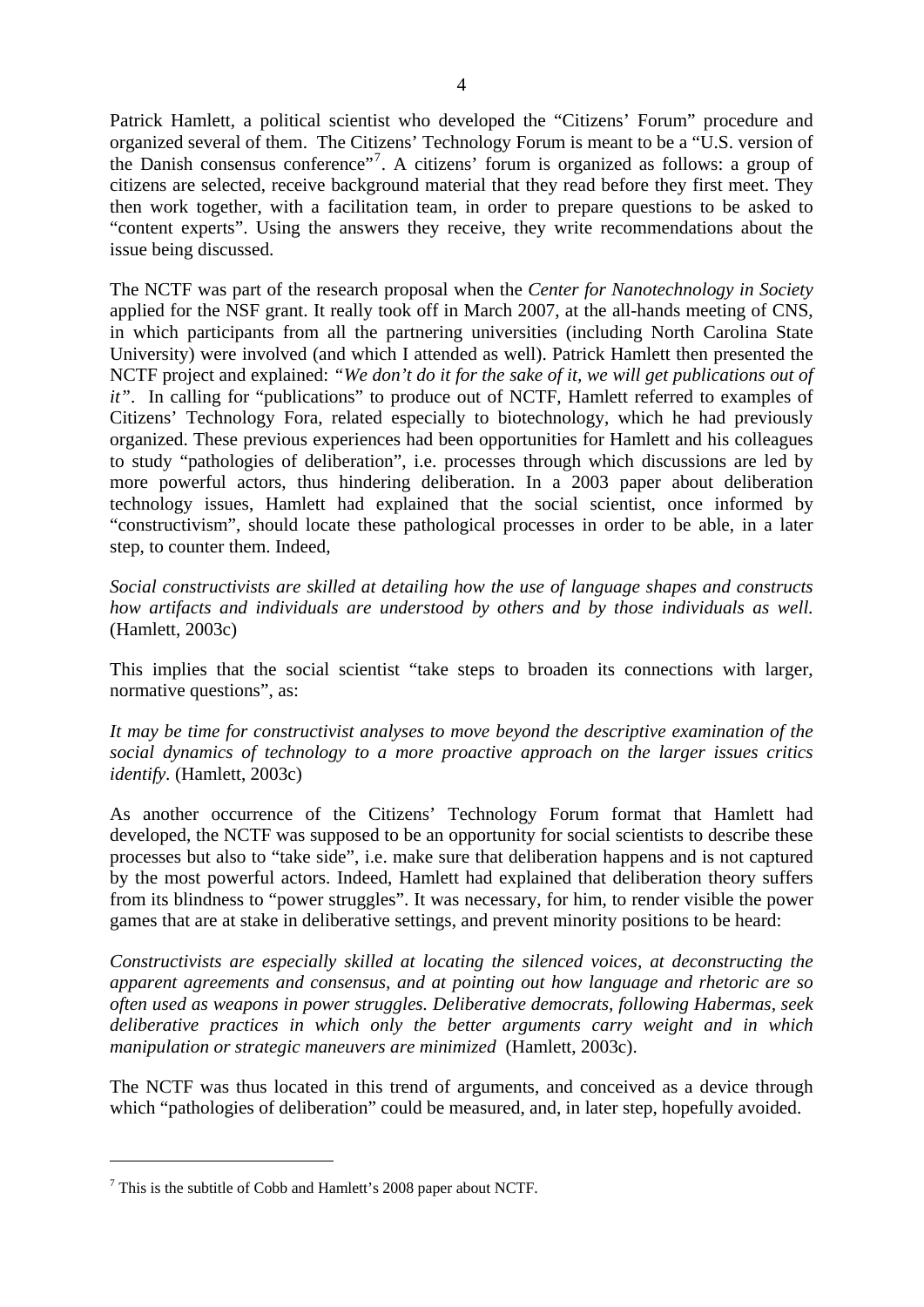### **Selecting the topic and preparing the background material**

The deliberation program of the Center for Nanotechnology in Society naturally focused on nanotechnology. Yet the organizers of NCTF decided from the start to define the topic of the conference more specifically in order to allow – as they explained - for effective deliberation. Choosing "human enhancement" rather than another issue as a topic for deliberation was rapidly agreed upon by researchers at ASU. "Human enhancement" gathers all the technologies that are designed to "enhance human performances". These technologies are being transformed by nanotechnology advances, especially with their convergence with other technological domains, which now allows for a variety of brain simulation techniques. NCTF organizers foresaw that ethical questions would be discussed. As a significant area of converging technologies, human enhancement was considered appropriate for it allowed references to existing technologies and implications of nanotechnology.

Discussions occurred among organizers about how to write the background material, which would be the basis for the discussion among citizens. Successive versions of the background material were proposed by the coordinator, and rewritten after suggestions from the other members of the committee. Discussions dealt with the "technological determinism feeling"<sup>[8](#page-7-0)</sup> that certain members of the team had about technology development. The discussion was important since for many of the organizers (and, above all, for the North Carolina coordinators) having deliberation occurring implied stabilizing the issue enough to render its measurement possible<sup>[9](#page-7-1)</sup>. An innovation that was planned from the start allowed the treatment of nanotechnology in a way that ensured its use within the Citizens' Forum format. As part of the *Real-time Technology Assessment* (RTTA) program<sup>[10](#page-7-2)</sup>, scenarios were developed at the Center for Nanotechnology at ASU. Written through a collaborative format involving scientists then being "vetted by experts" and proposed to public comments through a wikibased platform, these scenarios were meant to present "plausible and collectively produced futures" and by no means "prediction"<sup>[11](#page-7-3)</sup>. Three of these scenarios were included in the background material as illustration of the information presented to panelists (see figure below).

<span id="page-7-0"></span><sup>&</sup>lt;sup>8</sup> The expression is that of one of the interviewed organizers

<span id="page-7-1"></span><sup>&</sup>lt;sup>9</sup> I describe a measuring technique below

<span id="page-7-2"></span><sup>&</sup>lt;sup>10</sup> See Guston and Sarewitz, 2002

<span id="page-7-3"></span><sup>&</sup>lt;sup>11</sup> See Barben et al., 2008. The methodology has been gradually refined to answer concerns from the CNS funders about the "objectivity" of the process. The project is presented here: http://cns.asu.edu/nanofutures/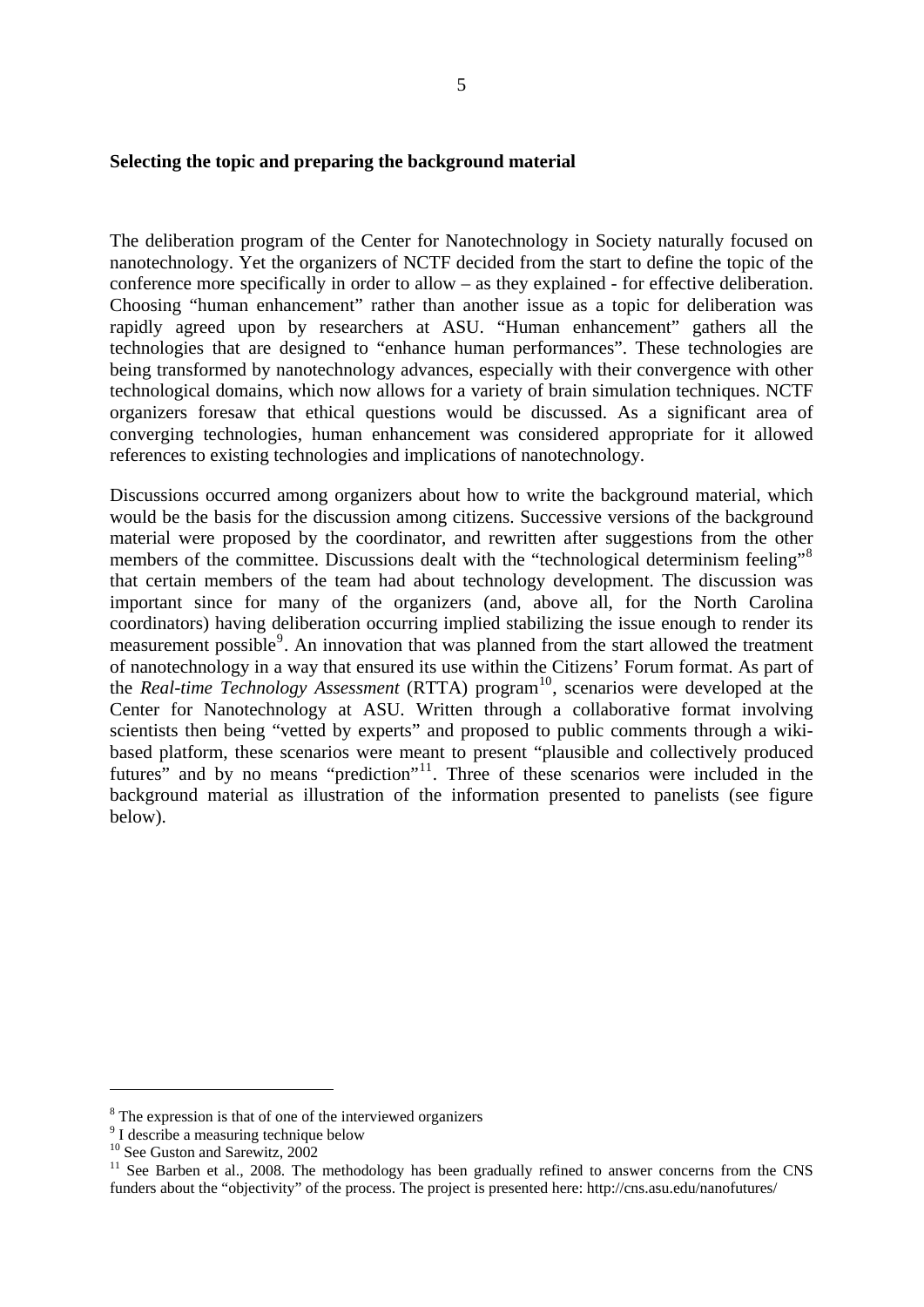

*Fig. : Excerpt of the NCTF Background material. In this example a scenario describing a prospective technique of brain enhancement is included.* 

Through the use of these scenarios, the future becomes part of what could be deliberated about. The boundary between the information to be provided and the deliberation to study could be effectively maintained. That did not prevent discussions among the organizing members, yet these discussions could happen on how to ensure good deliberation and what to measure during the process, rather than on the nature of "human enhancement". That way, the discussions among organizers could be directed to the study of deliberation, as originally planned.

#### **Selection of panel members**

1

The NCTF was composed of six different panels, one in each of the sites where the conference was held<sup>[12](#page-8-0)</sup>. The Citizens' Forum device is expected to give voice to the "less" powerful". Thus, appropriate representation of people was a key concern (which was then stressed upon again in the final report). While following the "original Danish model"<sup>[13](#page-8-1)</sup> of voluntary participation in the panel, each site used statistical criteria (gender, age, ethnicity, political affiliation) to ensure the "diversity of the panels". Ensuring the representation of the "less powerful" meant different things across the sites. In Arizona, for instance, it implied over-representing minorities in places where they were present, but yet not in a number

<span id="page-8-0"></span> $12$  The six sites were : UC Berkeley, Arizona SU, U of Wisconsin at Madison, U of New Hampshire, U of North Carolina, U of Colorado

<span id="page-8-1"></span><sup>&</sup>lt;sup>13</sup> The expression is that of one of the organizers. It is also described as such in the final report of NCTF.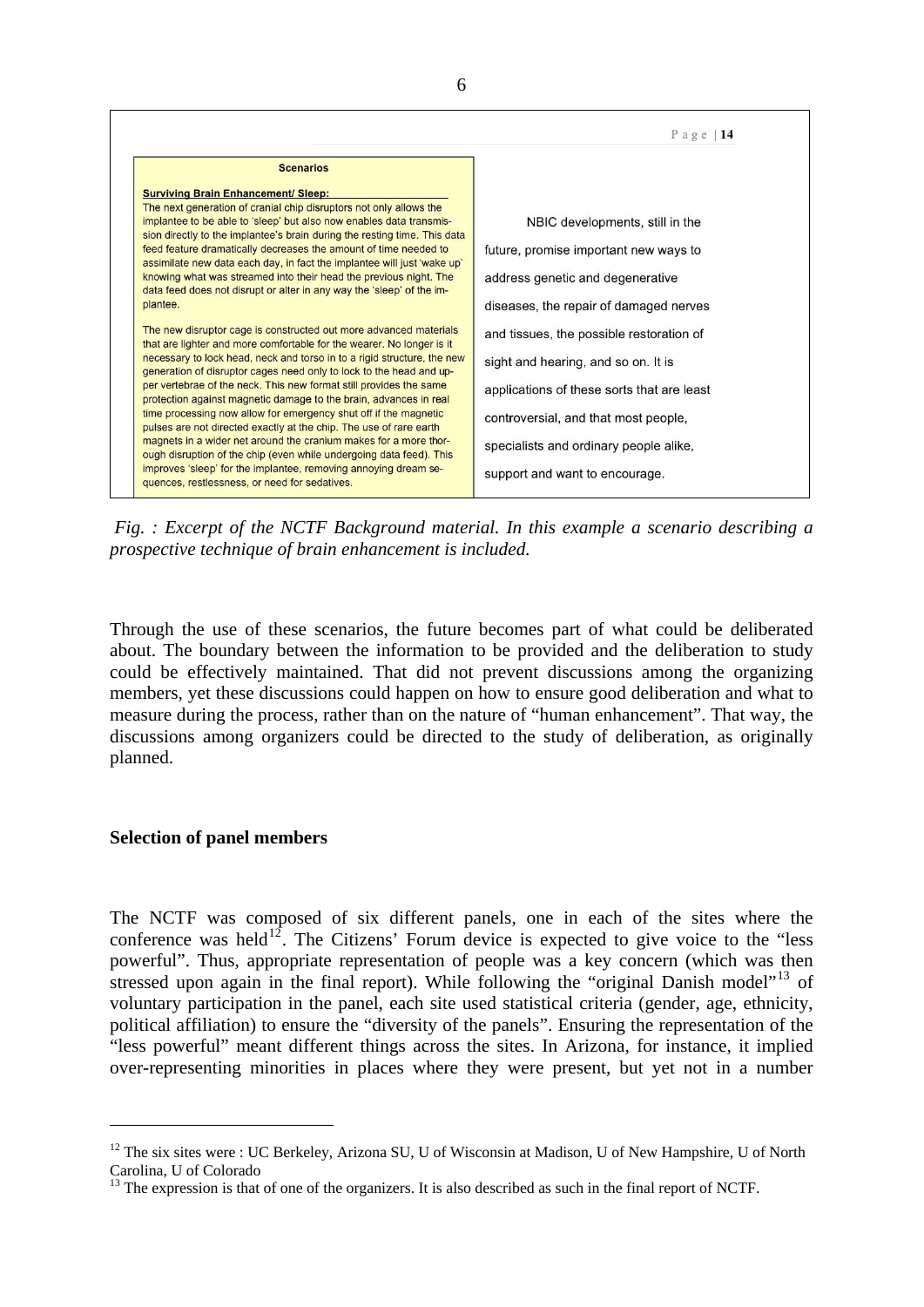significant enough to be present in a 15-member panel.

In all sites, advertisements were distributed in local newspapers, which did not prove enough to ensure that the panel was adequately composed. In one of the sites, an organizer *"had literally to drag people in… She walked in the whole city distributing flyers…"*[14](#page-9-0). Recruitment of panel members was thus not an easy task and organizers had to overcome many difficulties in their attempts to constitute a "balanced panel", thereby stabilizing the procedure they sought to apply.

### **Managing the discussions among panel members**

Once selected, each of the panels received the background material and met to talk about it during facilitated sessions. Interactions with "content experts" were reserved for a series of Internet-based sessions.

Selecting was not enough to obtain the appropriate panel member. When selected, the members of the panel were not yet citizens that could deliberate; rather, they had to be made deliberative citizens through adequate techniques. In the NCTF, facilitation was part and parcel of the experimental settings, and was consider a variable that could contribute to explain the types of outcomes of the process. However the coordinator of NCTF did not propose a unified set of facilitation techniques that could be used in all of the sites. As a consequence, methodological tips for facilitation were exchanged across sites, and some sites used the help of professional facilitators or people who had experience with group facilitation. Some of the sites explored by themselves what they could do to ensure that the link between the panel member and his or her connection to existing social characteristics did not hinder the deliberation process. A facilitator at one of the sites explained during an interview that "*each of (the panel members) comes with his or her hidden agenda"*. The first thing she did was then to ensure that such "hidden agenda" did not perturb the deliberative process. In doing so, this facilitator used a set of techniques she knew from previous experiences in group facilitation:

*"I don't want them to introduce themselves right away. Because if they do, they present their own agenda right away. Rather… I start by asking to tell a sentence or two about a random topic… like the weather (…) Once I'm sure that they all have listened to each other, then we do the introductions."* (Interview, facilitator)

As the discussions went on, she then made sure that "deliberation was going on" by breaking down the group in small groups, and re-arranging them if subgroups did not conduct adequately, that is, had some of their members more silent than others. She was, overall, satisfied with the techniques she used. Yet she also mentioned in an interview the case of one of the participants whom she could not involve in the discussions:

*"there was this one guy (…) I think he was just there for the money. He was high half of the time (…) talking about aliens then getting back to sleep."* 

<span id="page-9-0"></span> $14$  Interview with one of the organizers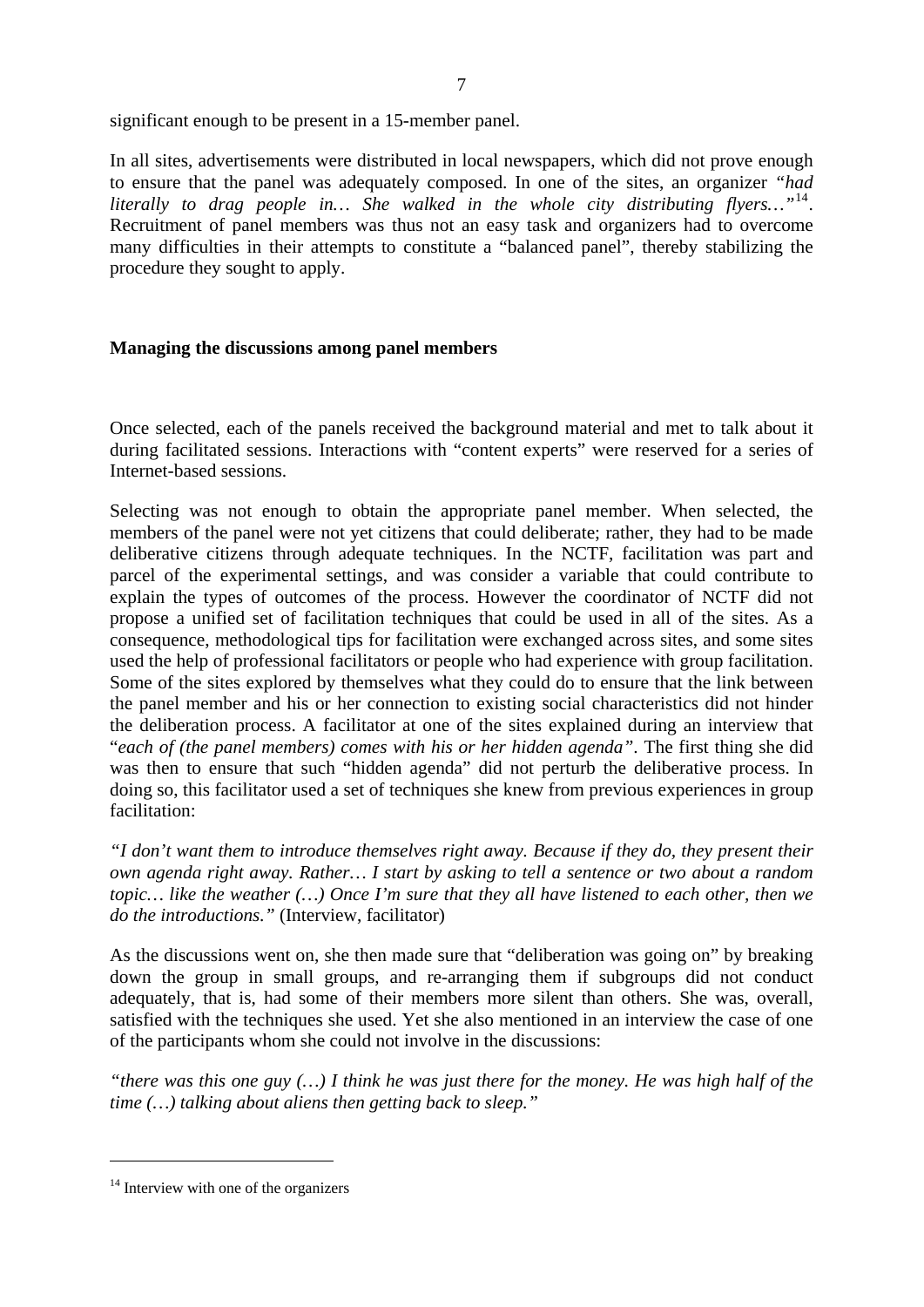What to do when panel members behave like this? Facilitators could try to overcome the problem and restabilize the procedure by trying harder to involve the 'misbehaving' panel member:

 *"you know, I tried to make him be part of the discussion. He would talk about aliens, or, whatever… So I would try to ask him "Do you think it's really part of the discussion?". At the end, I simply gave up… You know, I couldn't be all the time with this one guy. And the others were kind of fed up."* 

In this case, it proved impossible to involve the panel member who was too reluctant to become part of the intended discussion.

### **Maintaining the format through technical devices**

1

Facilitation techniques required specific material tools: flip charts, tables, screens and projectors are commonly used. More sophisticated devices can be mobilized to help the facilitation process, thereby ensuring that the consensus conference plays the role it is expected to play. "Keyboard-to-keyboard" interactions (i.e. using the Internet as a platform for deliberation) had already been experimented in previous Citizens' Technology Fora. The NCTF introduced a novelty with the use of "keyboard-to-keyboard" exchanges among the six different sites. The Internet part of the discussion allowed a "truly national" event, since people were grouped across geographical sites.

The Internet was a way to ensure that the deliberative citizen was not captured by special interests. Indeed, as one of Hamlett's colleagues explains:

*"Online communication can mask the identity of participants with regard to appearance, age, and ethnicity. This can benefit the policy debate because individuals are less likely to respond to others based on their preconceptions and stereotypes.*" (Prosseda, 2003; 220)<sup>[15](#page-10-0)</sup>

The Internet dialogues thus allow to produce a citizen who is oblivious to the social characteristics' of the other members of the group. One can then compare "keyboard-tokeyboard" interactions and "person-to-person" interactions and explore the influence they have on deliberation. The Internet is also a powerful tool for control of the issue being discussed. The software used for the NCTF allowed to disconnect some people, thus controlling who could speak and exchange with the content experts that were supposed to answer the questions raised by the participants. The "truly national" dialogue could not happen without fine technical arrangements about who could speak with whom. People were divided into groups that gathered participants from each of the sites. While one group was active, the others were expected to watch the screen and read the exchanges. That way, the organizers were expected "real deliberation at the national level" (Cobb and Hamlett, 2008), that is, among limited number of people each time, so that the moderator of the Internet session could make sure that every member of the active group had a chance to intervene, and

<span id="page-10-0"></span><sup>&</sup>lt;sup>15</sup> This quote is an excerpt from a paper that describes previous Citizens' Technology Forum organized by Hamlett and his colleagues.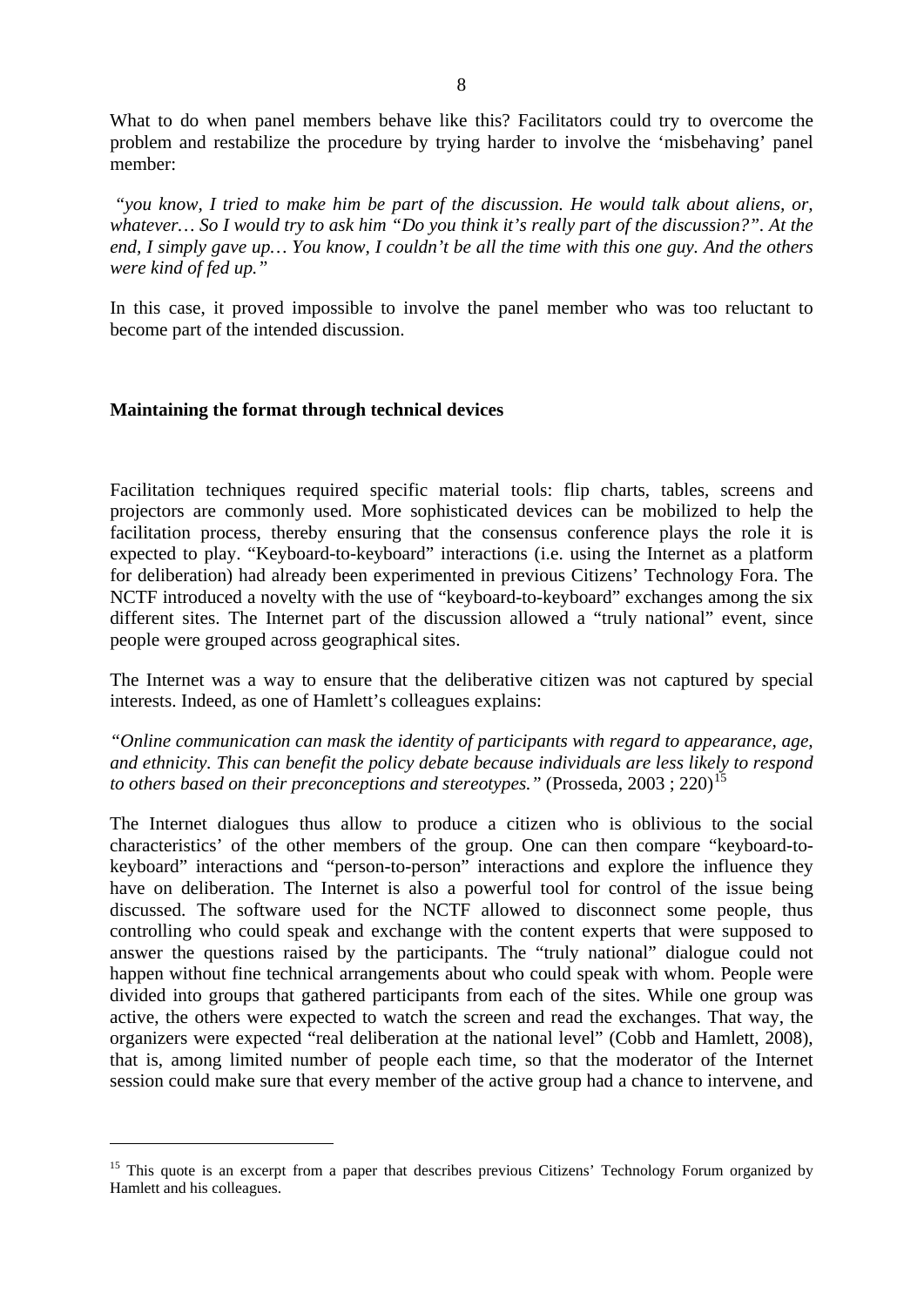that the issue being discussed remained within the topic of "human enhancement". As the moderators had priority in the posting of messages, they could intervene quickly when they felt that questions were "too vague" or that they "did not really fell into the topic of human enhancement"<sup>[16](#page-11-0)</sup>. For instance, as some people were trying to raise questions about nanotechnology-related health issues, they were quickly reminded that the topic was human enhancement, and that toxicological risk issues did not fell into that category. As many factors could destabilize the procedure (participants switching discussion topics, or intervening when they are not supposed to), the Internet was a way to overcome potential destabilizations, thereby re-stabilizing the procedure.

Yet what the facilitators could not make sure of was the attention of the "inactive" participants. As reported by some of the local site organizers, many of them simply did not bother to read on a screen while they knew they had a long time to wait before they were allowed to get into the discussions. Hence the exchanges appeared as a series of unrelated, and often repetitive dialogues: the investments put in technology to ensure that it maintained the citizen forum as an experimental setting in deliberation were thus constantly challenged.

#### **Producing recommendations**

Producing the appropriate citizen was not enough: once there, the citizen had to produce the recommendations that will be the end product of the event. At this point again, important work was needed to ensure that the citizens came up with the final recommendations<sup>[17](#page-11-1)</sup>. The recommendations were to be those of the citizens and mediation was necessary to make the citizen's words happen. Therefore, consensus conference organizers were careful not to merge "influence" and "facilitation". As one of the organizers of the NCTF said in a working paper written after the NCTF: "facilitation is no influence" (Cobb, 2009). No methodology was proposed by the coordinator so each site had to define where "influence" began. An organizer at one of the NCTF sites thus recalled that, as she was sitting in the room where the panel met, "the citizens were asking questions (she) knew perfectly the answers of" and that she "felt she should not answer those questions", for fear that her intervention might have biased the deliberation processes that were going on  $18$ .

#### **Measuring deliberation**

1

Measuring deliberation was related to measurements of the quality of the exchanges. In doing so, the North Carolina organizers were drawing on past experiences with the Citizens'

<span id="page-11-0"></span><sup>&</sup>lt;sup>16</sup> These were expressions used during the online discussions. The transcripts of the online sessions have been made publicly available by the organizers of NCTF.

 $17$  Each panel produced one set of recommendations. All of them are publicly available online.

<span id="page-11-2"></span><span id="page-11-1"></span><sup>&</sup>lt;sup>18</sup> In this example, the questions dealt with existing regulations of nanotechnology. Such reluctance to intervene was based on a "feeling" not necessarily shared by other NCTF actors. In other sites, organizers were clearly involved as "content experts" and intervened to answer questions from the citizens during deliberative sessions.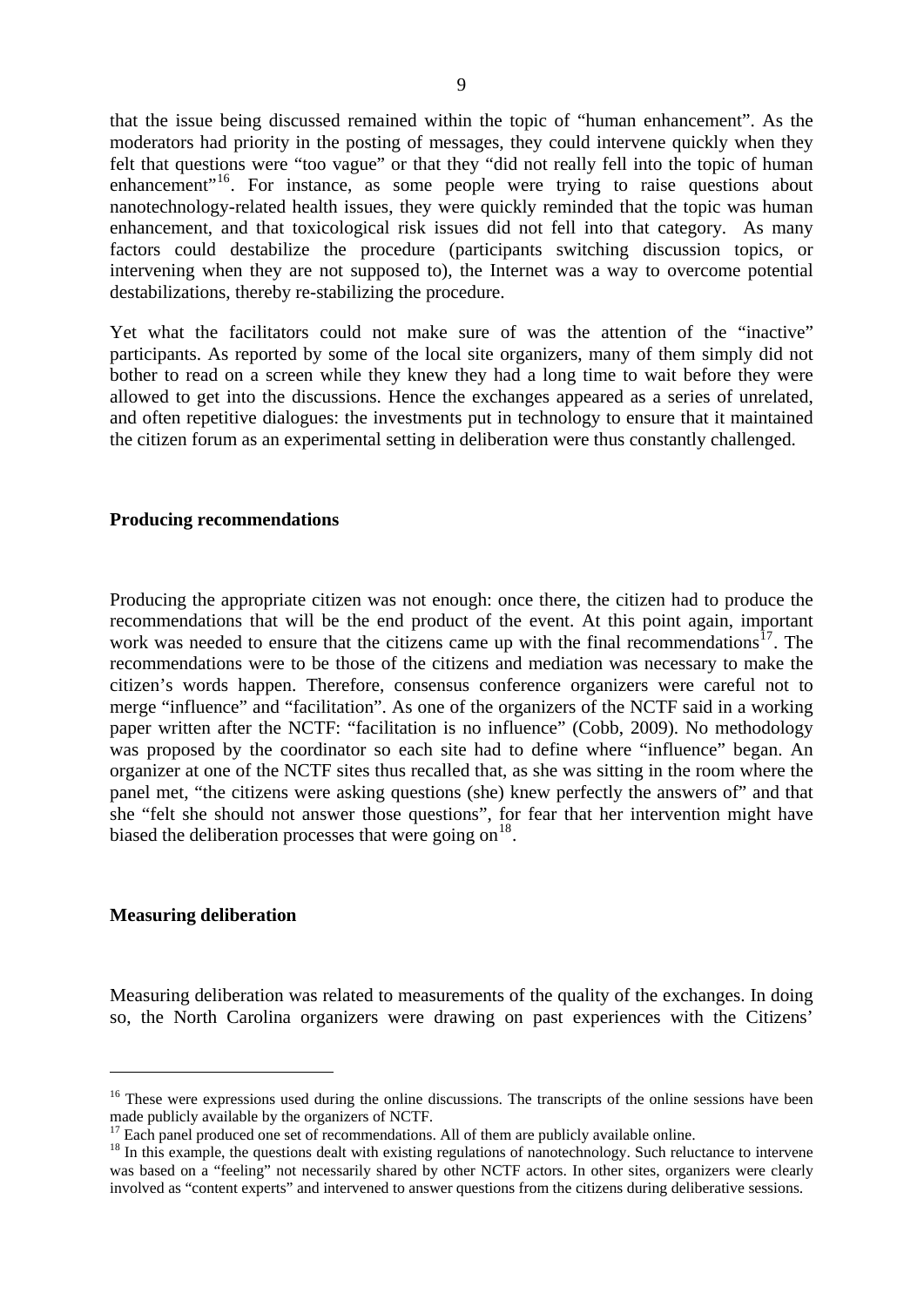Technology Forum. In a paper related to the GM citizens' forum, "citizen deliberation" is described as "quite successful" since *"During the deliberations, the (members of the panel) willingly expressed their opinions and listened carefully to the opinions of others. As they worked toward consensus on specific recommendations, they treated each other with respect even when they strongly disagreed."* (Hamlett, 2003b)

The "commitment" of panel members in discussions about "very complex issues is a criteria. Such commitment (and, as a consequence, deliberation in general) has value if it can be defined as "non-hysterical":

*Our two panels studied the issues very carefully, and their opinions and recommendations represent what the average informed citizen thinks about genetically modified foods. The concerns these groups expressed cannot be dismissed as uninformed or hysterical; they reflect the careful weighing of evidence, competing claims, and public values.* (Hamlett, 2003a)

Demonstrating the "non-hysterical" character of deliberation during the NCTF was done through specific instruments. The organizers of the NCTF conducted "pre- and post-" interviews with the panel members in order to measure deliberative processes. Specific instruments were used. For instance, the IPE device is a test that measures the knowledge of the people being tested as well as their confidence in their answers. Participants are asked to answer a series of questions about the topic of the forum, and grade their confidence in their answers (they also have the possibility to tell that they have guessed). IPE was used by the organizers from North Carolina in order to prove that "effective deliberation" had happened during the NCTF<sup>[19](#page-12-0)</sup>, thereby defining the value of deliberation in terms of learning about a non-problematic issue and awareness of the knowledge gain. Indeed, IPE draws a boundary between what is known and un-problematic (the issue itself) and what is being done in the procedure (the transformation of the citizen). As IPE expects that they are right/wrong answers to technical questions related to the issue being discussed, such instrument is a way to produce a distance between a factual reality (which had been otherwise already described in the background material) and the actions of the citizen (learning facts about this factual reality). The use of IPE in NCTF was the formalization of something already articulated in previous Citizens' Technology Fora : that learning "factual information" about the issue being discussed is one of the value of deliberation. This of course renders the work to produce the background information all the more important.

### **Demonstration of the value of deliberation**

The NCTF made visible some of the features of the Citizens' Technology Forum. The Citizens' Technology Forum procedure has two dimensions. First, it is a means through which the consensus conference can be used as a tool to demonstrate that citizens *can*  deliberate and that deliberation has value. Talking about NCTF, Cobb and Hamlett explains that it is a matter of "testing (a) skeptical perspective" on deliberation (Cobb and Hamlett, 2008) that contents that "deliberation is at best useless, at worse dangerous". Here is the

<span id="page-12-0"></span><sup>&</sup>lt;sup>19</sup> This is presented in Cobb and Hamlett, 2008.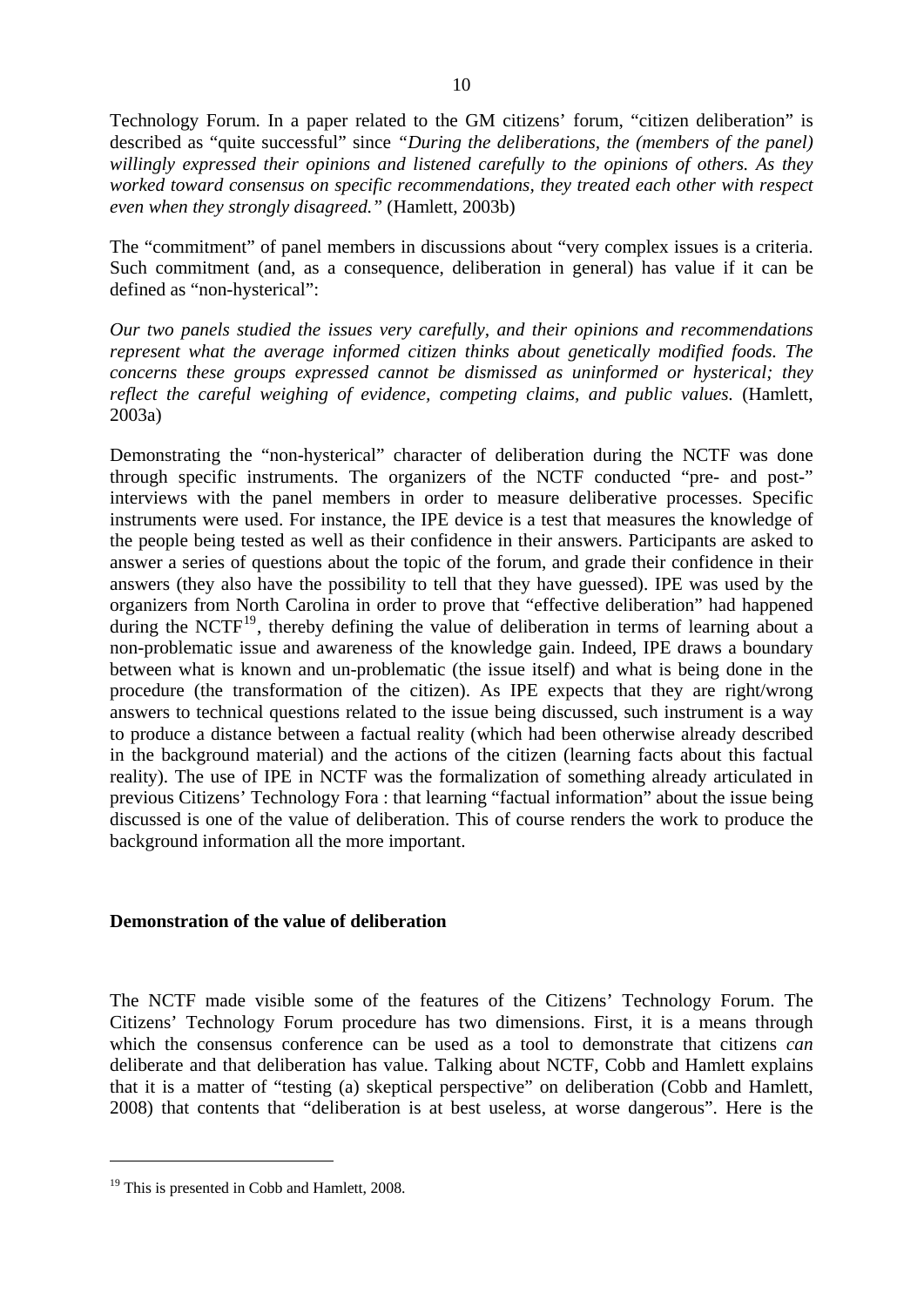political value of the social scientist to be found: by demonstrating that citizens can deliberate and that deliberation has value, the Citizens' Forum is expected to convince "policy-makers" that they should rely more on deliberative processes. Indeed:

*"Why should we promote deliberation? One reason is that decision makers are eager to find ways to elicit and integrate public concerns and values in the technology development process."* (Cobb and Hamlett, 2008)

So decision makers are to be exposed to the value of deliberation, and shown that the mechanism works, i.e. that citizens can "listen to each other", "reach an agreement" and "have articulated opinions" against group-based positions. Through such demonstration policy-makers can recognize that deliberation can be a "way to elicit and integrate public concerns and values". The NCTF had another demonstrative interest, as it replicated the consensus conference model at a "truly national level". As the organizers explained, the NCTF was an opportunity to show that the model that proved robust in "a small country like Denmark" could be extended to the U.S.

Once the definition of deliberation and its value are demonstrated, it is then possible to experiment what makes the best format for deliberation – and here is the second dimension. Such study may be undertaken in a comparative fashion: the researcher may compare direct interactions with "keyboard-to- keyboard" interactions within the same mechanism (as it happened in the case of the NCTF). She may compare two consensus conferences in terms of civic engagement, in order to learn about the rules that govern civic engagement, using selection modalities as causal variables. Other research may be envisioned:

*For example, needs to examine which kinds of structures are necessary to prevent pathologies of group decision making on different and more polarizing issues, and whether less costly and resource intensive methods are equally as effective at holding these pathologies at bay.* (Cobb and Hamlett, 2009)

The researcher should thus identify the "pathologies of deliberation" and explore ways to counter them. The citizens' forum thus appears as a social scientific research instrument. The social science knowledge it is based on understands the social order as divided in social groups that articulate "group-based positions". From these premises may the citizens' forum demonstrate that there are ways to get out of "group-based discussions": the future engagement that it modeled is expected to be free from interest-group politics. The citizens' forum parallels other works by the same group of social scientists. For instance, other works by M. Cobb describe the need to "frame" public issues according to the characteristic of different social groups, which act as (political, religious, ideological…) "filters" between these issues and their perceptions (Cobb, 2007). Whereas the political solution is not the same in this trend of work (which advocates the fine tailoring of issue "framing") and in the Citizens' Forum (which heralds the value of deliberation in countering such filters), both approaches share the same vision of the nature of the American political system allegedly captured by interest-group politics.

 The experiment in deliberation that the citizens' forum proposes is thus a double-fold process. On the one hand, it is a matter of using a device to create conditions of deliberation and see if deliberation produces interesting outcomes – "interesting" meaning above all that learning about a "factual reality" and the self-perception of this learning process occur. That the device produces deliberation is known; the objective is then to investigate whether deliberation produces interesting results. On the other hand, the device is tested in the same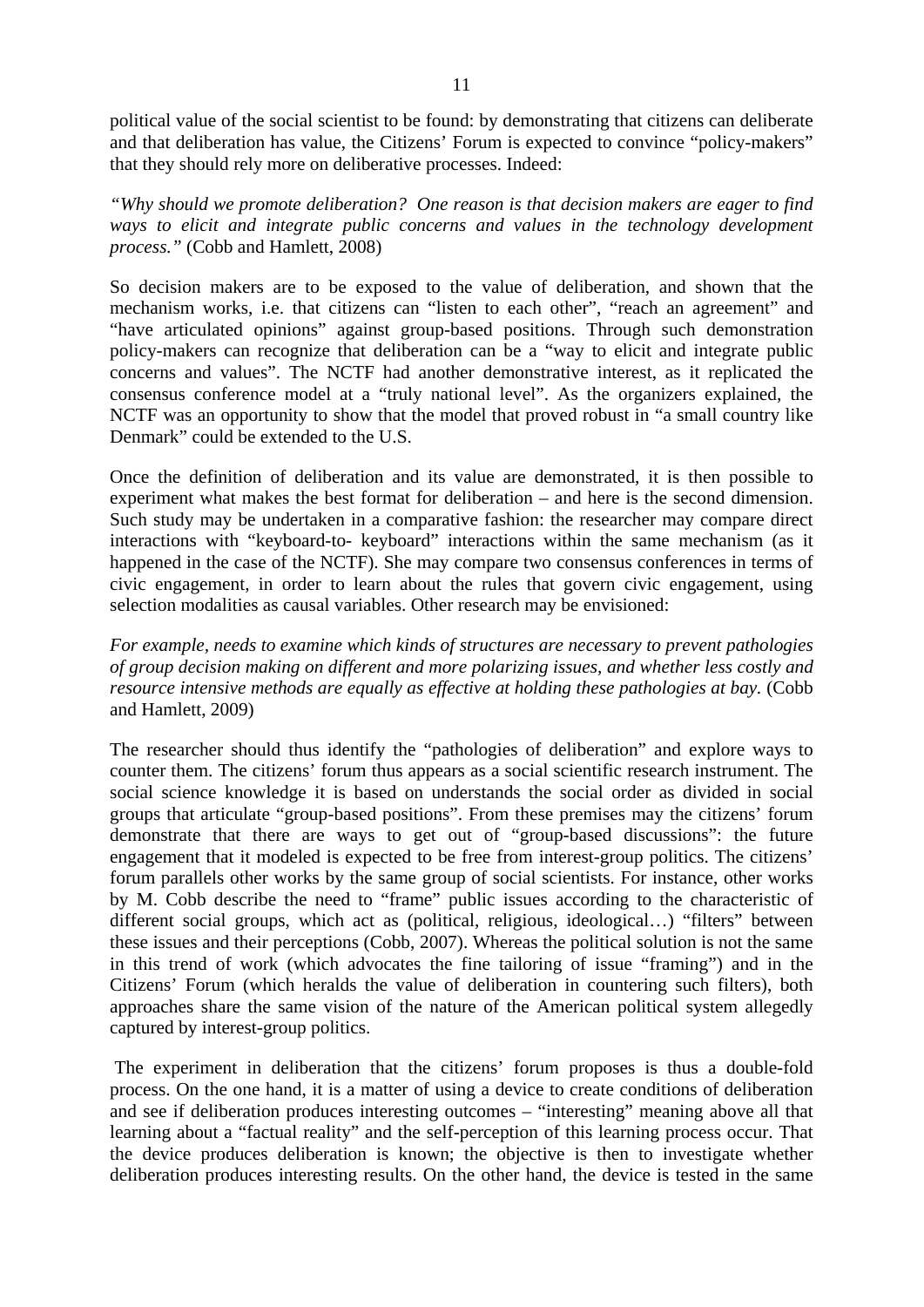time in order to know if it allows good conditions for deliberation – again, "good conditions" being those that foster learning. In so doing, the Citizens' Forum produce deliberative and experimental citizens through the mobilization of a body of social science knowledge that seeks to describe deliberation processes. As such, it is conceived as a laboratory of deliberation, which provides the model of future political action fostering deliberation.

#### **Evaluation and use of the outcomes**

Once the recommendations are written, additional work is required to ensure that the public demonstration - of the value and rules of deliberation on the one hand, of the value of informed citizen opinion on the other- is effective. The evaluation of the procedure is a key part, since the whole point is to make visible the value of deliberation, and the social laws that determine it. While some measuring tools are well defined and constantly mobilized by the original promoters of the Citizens' Forum formats, the replication of the model at the scale of the whole country raised other problems: the criteria of assessment of the deliberation were not always clear. Although "research questions" were proposed by the North Carolina organizers at the beginning of the process<sup>[20](#page-14-0)</sup>, "what exactly was being tested was not clear"<sup>[21](#page-14-1)</sup> for other organizers, who were unsure of the evaluation criteria to apply to evaluate the value of deliberation, even when provided by those used by the initiators of the citizens' forum format.

Serving both as a demonstration to policy-makers of the value of deliberation and as a research tool intended to academic audience, the NCTF's end products had to shaped to fit the two goals. Eventually, the report was intended to policy-makers – but few efforts were made to diffuse it, although researchers from ASU conveyed a workshop in which the NCTF was presented to policy-makers. The academic side of the demonstration was made through publications. It implied convincing an academic audience that the experiment was an acceptable demonstration, a task that is still ongoing at the time of writing.

<span id="page-14-0"></span><sup>&</sup>lt;sup>20</sup> According to one of the interviewees, research questions comprised the study of "acceleration processes", "pathologies of deliberation", and the other topics mentioned above.

<span id="page-14-1"></span> $2<sup>1</sup>$  Interview with one of the organizers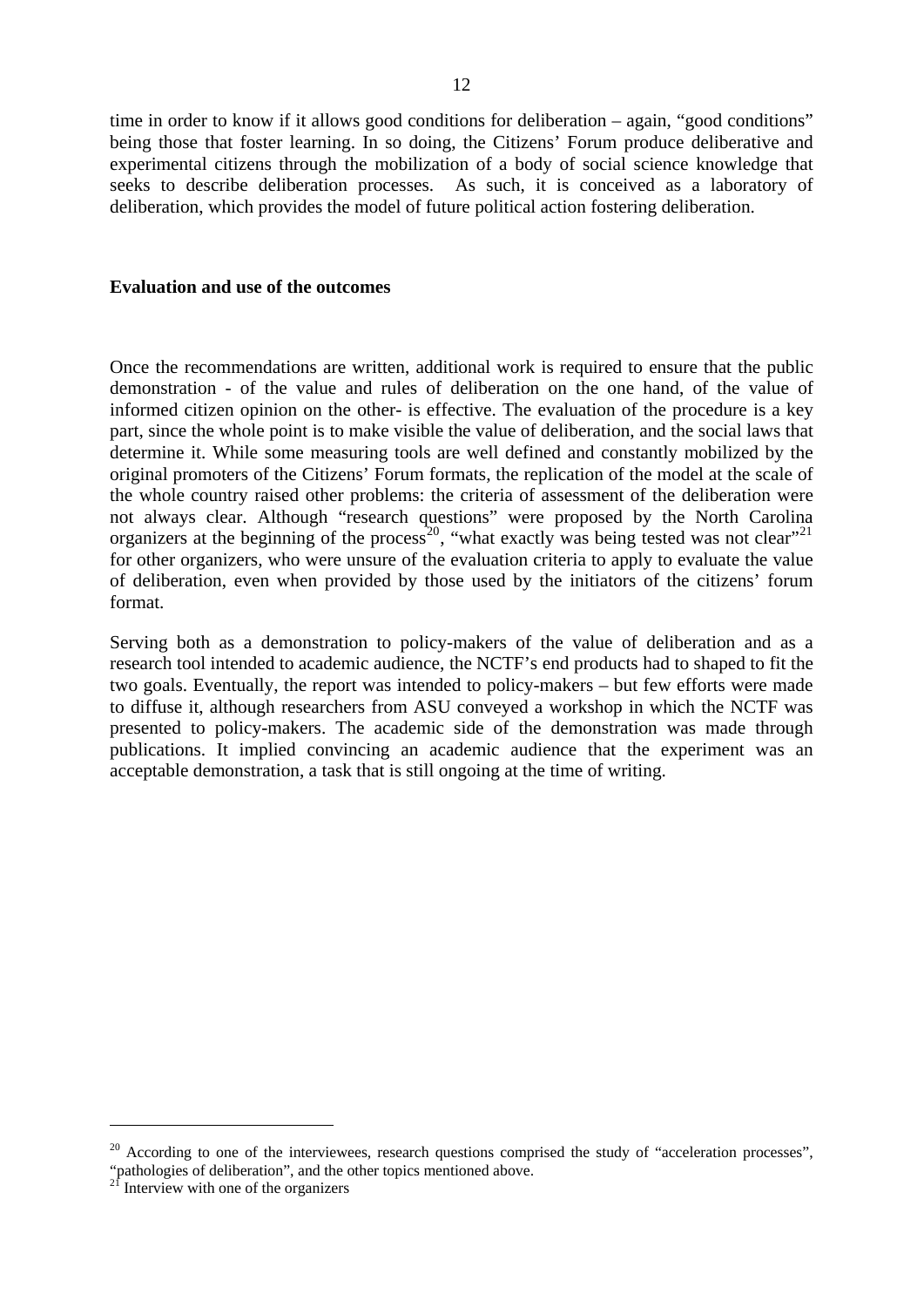#### **2. The Ile-de-France** *Conférence de citoyens*

#### **Preparing for the conference**

1

In 2007, the Ile-de-France regional council decided to hold a consensus conference about nanotechnology. A regional councilor from the Green party, Marc Lipinsky, who was (and still is at the time of writing) vice-president for research, initiated the process. The project faced strong oppositions from some members of the regional council but managed to get through<sup>[22](#page-15-0)</sup>. The focus on nanotechnology was decided beforehand by the regional council. A *comité de pilotage* was then composed. Its president was a physicist known for his intervention in the domain of the ethics of science. Some of the members of the committee (including the president) did not know much about the consensus conference procedure. Others were familiar with the procedure. Daniel Boy and Dominique Donnet-Kamel were two

of them. They had been involved in the first consensus conference held in France, which was organized by the parliamentary office of the evaluation of scientific and technical choices (OPECST), in 1998 about GMOs. This conference explicitly referred to the Danish model but was named *conférence de citoyens* to avoid the stress on "consensus" (Boy et al., 2000). The GMO *conférence de citoyens* then became a reference for people like Boy and Donnet-Kamel, who were subsequently involved in other conferences (the nanotechnology one being the latest). The 1998 conference was used as a main example in a book Boy co-authored about how to do *conférence de citoyens* (Bourg and Boy, 2000). This book proposed a methodological framework that was mobilized for the nanotechnology conference: the first thing the president of the *comité de pilotage* did when he was appointed was to read the book. The organization then followed closely the process laid out in Bourg and Boy's book: a *comité de pilotage* (organizing committee), independent from the commissioner, chose the experts, and supervised the whole process. While both the Citizens' Forum and the *conférence de citoyens* refer to the Danish model of the consensus conference, the training program is not organized the same way in the two case. The US model has the panel members write questions after having read a background material, and submit these questions to experts. In the *conférence de citoyens*, the panel members are first trained by specialists of the field before reflecting on the questions they will ask during the final public conference.

### **The role of Ifop and how the poll institute had been intervening in past** *conferences de citoyens*

A poll company, Ifop was chosen to organize the selection of the panel, the facilitation of the training sessions, and the logistics of the conference. Ifop had already been involved in the

<span id="page-15-0"></span> $22$  The oppositions dealt with the cost of the overall process – and especially of the movie that was foreseen to be shot during the conference – and also about the "participatory democratic" nature of the initiative, not considered relevant for some of the regional councilors.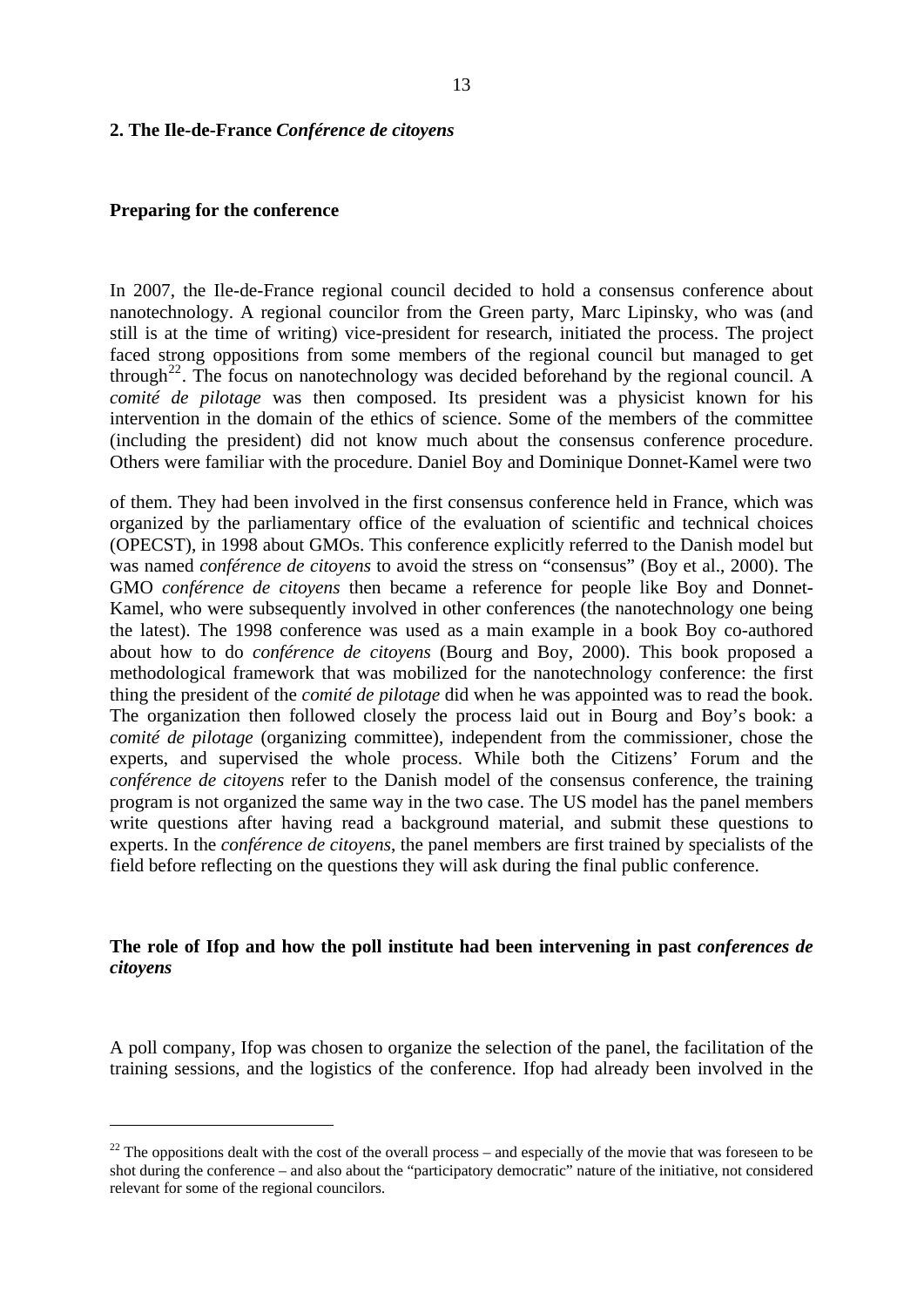1998 GMO conference, and since then had organized a number of *conferences de citoyens* in different settings, some of them for private pharmaceutical companies. It has developed a methodology that the company now commonly uses when organizing *conférences de citoyens*. The *conferences de citoyens* Ifop has been involved in follow the scheme described by Boy<sup>[23](#page-16-0)</sup>. From there Ifop has developed skills in applying this model to various issues. As one of the Ifop people involved in *conférence de citoyens* explained to me, the private companies that commission these conferences to Ifop have been gradually convinced of the value of the instrument:

*"It works very well every time. At the beginning, they* [the commissioners] *were a little worried, they didn't really talk about it, since they were wondering what would come out. Now everything's fine, they know it's going to be interesting, they know they will get good sense results on health governance.*" (Interview, Ifop)<sup>[24](#page-16-1)</sup>

Thus Ifop is able to propose to its customer a procedure that will show that citizens, once properly informed, can have sensible opinions, which, among other features, will be acceptable to the commissioner. By ensuring that the procedure is reliable enough, Ifop is thus able to make it a stabilized market object. When selected to work on the 2006 nanotechnology conference, Ifop people were confident they would be able to make use of the experience they had and applied a process that they "mastered well enough" as one of the Ifop people explained in an interview.

#### **The impact of the** *conférence de citoyens*

<u>.</u>

Marc Lipinsky explained at the beginning of the process that it was "an experiment": the exercise was supposed to experiment on nanotechnology the consensus conference procedure, and, beyond that, demonstrate the possibility of non-expert thinking on technological issues. The shooting of a movie during the conference was a request from his part, and, in spite of strong opposition within the regional council because of budgetary issue, he insisted that it should be part and parcel of the overall process. The movie was a way to ensure the visibility of the experiment. Lipinsky also insisted from the start that the exercise was "a serious one", and that he wanted to take the outcomes of the process into account for future political decisions of the regional council. As they mobilized tools and instruments they had already used, some of the actors were also keen to stress the importance of the "impact" of the process. One of the points of interrogation of Bourg and Boy's book is indeed the "impact" of the *conférence de citoyens*. The authors divide the "impact" of the consensus conference into its "role on the policy debate" and "direct impacts". While the latter is acknowledged to be low, the former has been defined as the main result of the conference. The process is thus expected to contribute to the decision- making process, as part of the overall debate on technical issue. As Boy and al. explain about the 1998 *conférence*:

*« If one is to adopt this perspective, citizens' opinion is not situated in the realm of political* 

<span id="page-16-0"></span><sup>&</sup>lt;sup>23</sup> The Ifop people I met also explained that the first thing they had done when starting working on *conférence de citovens* was to read Boy's works.

<span id="page-16-1"></span><sup>&</sup>lt;sup>24</sup> The interviews used in this section were conducted in French. All the quotes used in this section have been translated into English by the author.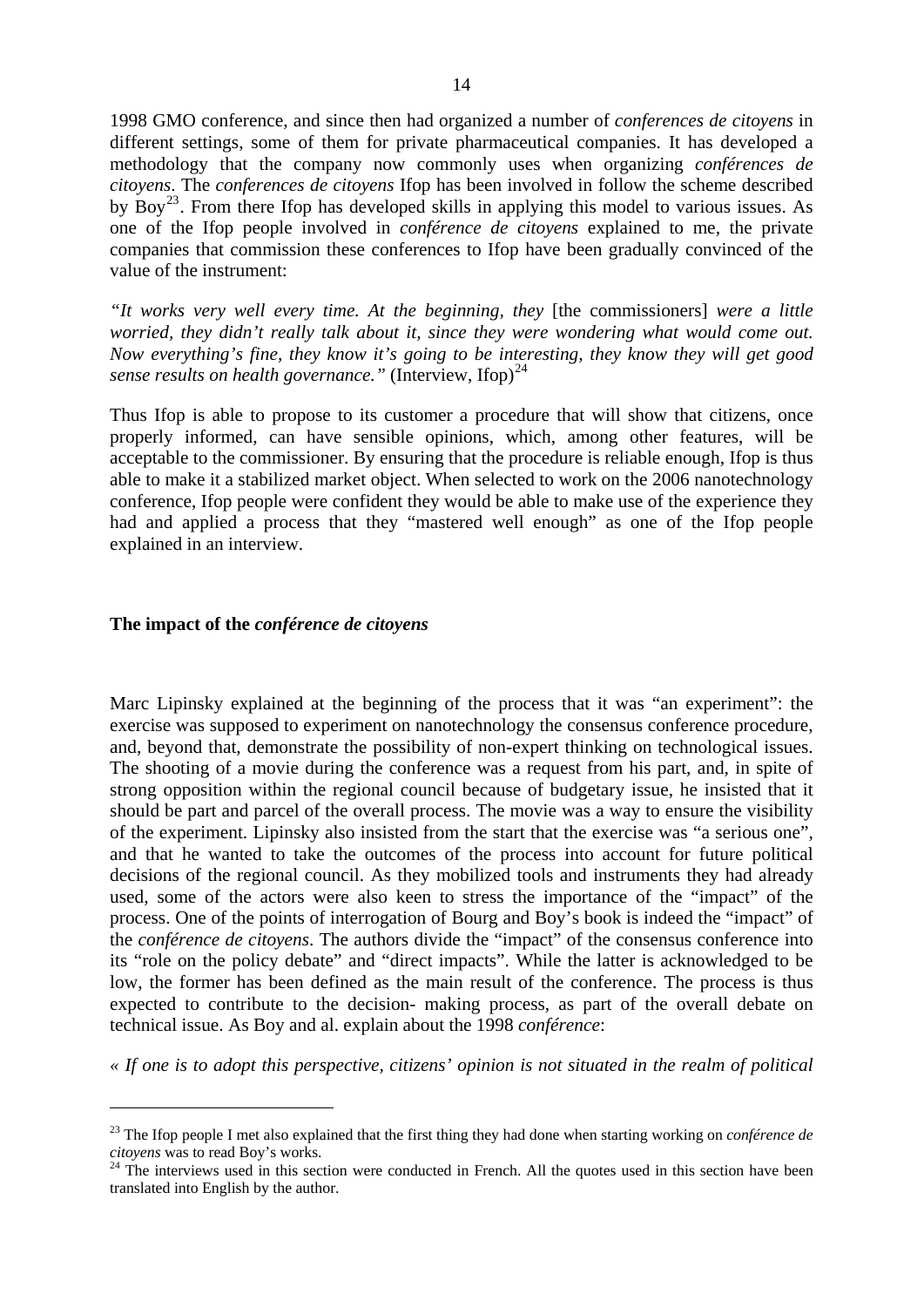*decision, but in that of public debate. (…) Its ultime goal is not to reach a « better solution » but to ensure that the main elements of the controversy be noticed.* » (Boy et al., 2000, my translation)

Ifop people for their part are attentive to draw attention on the impact of the conferences they have been involved in. Even when private companies are commissioners, the connection with the "political decision" is a key point. When asked about how they determined the success of the *conférence de citoyens* that they had been involved in, actors from Ifop explained:

*"First thing is obviously : 'what does all this leads to?'. And I have to say that all our conferences led to results. When we work with ZGM* [a pharmaceutical company which is Ifop's main commissioner]*, officials and politicians are there each time (…). And the thoughts of citizens about health policies really get to them. Well, it's never a direct impact (…) but it contributes to the richness of the debate."*

When participating in the 2006 nanotechnology conference, Ifop as well as the members of the *comité* who had been involved in other conferences thus considered that part of the value of the exercise was to be found in its "impacts".

#### **The** *conférence de citoyens* **and nanotechnology**

The regional council had determined the topic of the conference ("nanotechnology" without more specificities) when Ifop was chosen and the *comité de pilotage* selected. The early meetings of the *comité de pilotage* were opportunities for the organizers to think about how they wanted to present nanotechnology to the panel members. Two of them, a philosopher of science and the administrator of a civil society organization *Vivagora* that advocates for the "democratization of technical choices", propose to include in the introductory package to be distributed to panel members a text they had written. This text was entitled entitled *La Vague des Nanos* ("The Nanotechnology Wave") and attempted to define nanotechnology as a program that went hand in hand with "science-fiction" and "futuristic vision"<sup>[25](#page-17-0)</sup>. The proposition was supported by the president of the organizing committee but encountered strong opposition from other members of the committee, as well as the Ifop people. Ifop and the members of the comité who had been involved in past *conférences de citoyens* contended that the document was not appropriate. For them, it did not present nanotechnology "in a factual way"[26](#page-17-1), whereas the *conférence de citoyens* was supposed to separate factual information from panel deliberation – as previous conferences had managed to do. As one of the members of the organizing committee (who had been directly involved in the 1998 conférence de citoyens and indirectly in several others) explained:

*"A presentation to the panel should be something factual. It needs to present what the technologies are, what the applications are, what they do…" (Interview, organizing committee member)."* 

<span id="page-17-1"></span><span id="page-17-0"></span><sup>&</sup>lt;sup>25</sup> The previous two quotes are from *La Vague des Nanos*<br><sup>26</sup> The same expression (*"de façon factuelle"*) was used in interviews by Ifop people as well as members of the *comité de pilotage*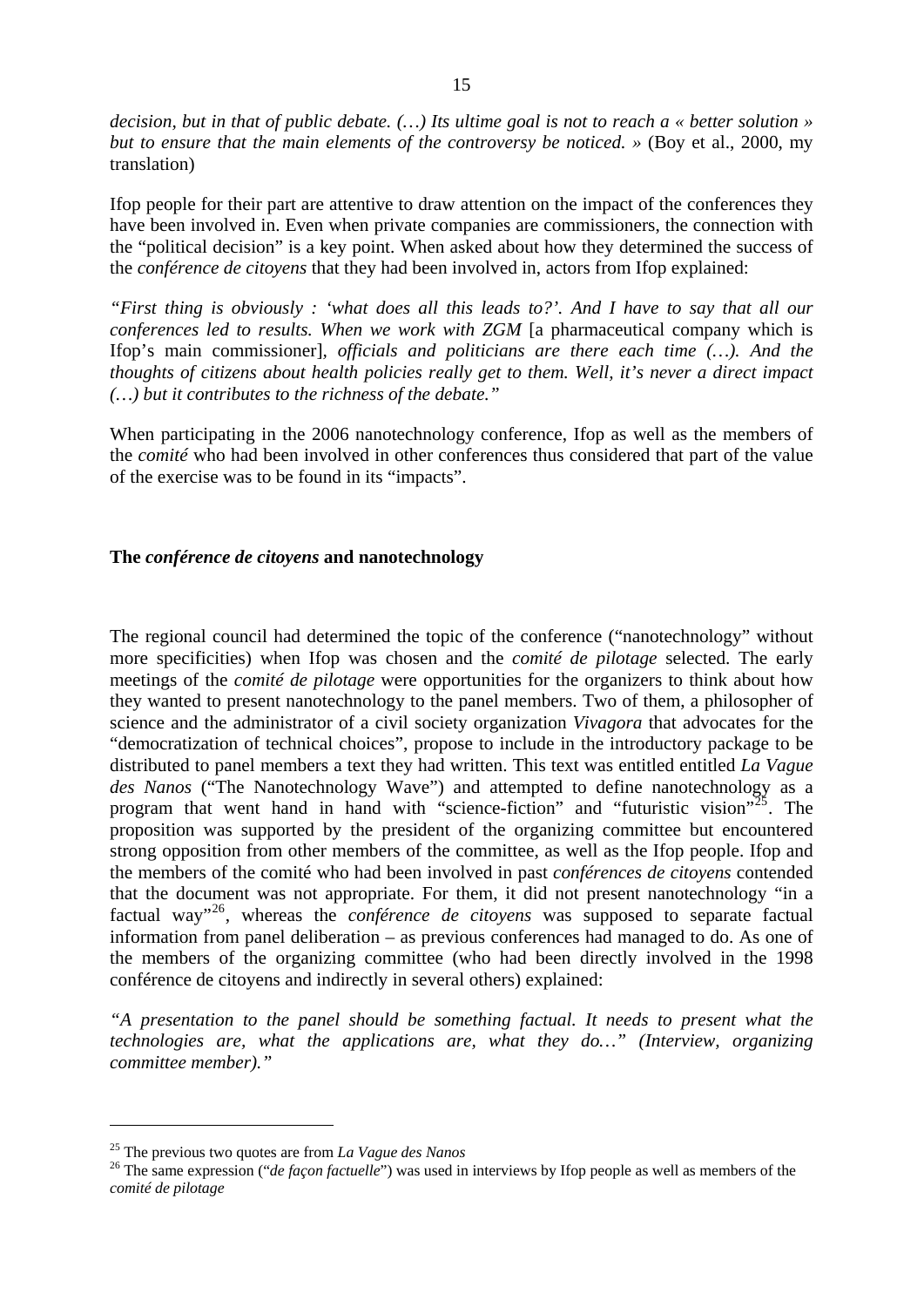She pointed to an excerpt of *La Vague des Nanos* during an interview, and asked me if I "thought it was factual information":

*"For about twenty years, futuristic visions and scenarios close to science-fiction go hand in hand with nanotechnology developments. For the process of fabrication at the molecular scale leads to « foresee the unforeseen », i.e. renders plausible, if not likely, the apparition of radically new applications and still today impossible to even imagine." (La Vague des Nanos)*

Such perspective was for the critics of *La Vague des Nanos* at best "an analysis and thus not the needed factual presentation", and at worst a "biased vision of nanotechnology"<sup>[27](#page-18-0)</sup>. On the contrary, they called for a "factual presentation" of nanotechnology, which could be made of "lists of applications, of the people who develop them, of the scientific principles on which these applications are based"<sup>[28](#page-18-1)</sup>. The Ifop people were also very critical of this document. For them it was not "relevant and objective information" to be distributed to the panel members, but "a sure way to stir up fears and emotions"<sup>[29](#page-18-2)</sup>. Instead, the nanotechnology case for the Ifop's *conférence de citoyens* meant that the boundary between factual elements and political discussion had to be worked upon once again, this time about the future. Drawing the factual/political boundary implied keeping the future at bay in order to focus merely on "concrete, existing applications based on solid scientific elements"[30](#page-18-3). So while the NCTF organizers managed to deal with the future by using scenarios to objectify it, the replication of the *conférence de citoyens* on nanotechnology faced difficulties in inscribing the future in the already experienced format.

The criticisms of *La Vague des Nanos* were supported by a criticism of the attitude of some of the members of the *comité de pilotage*, especially the writers and supporters of *La Vague*. In the 1998 conference, the choice was made not include "stakeholders" in the comité. The methodology developed subsequently contended that *comité de pilotage* should not be composed of "stakeholders" but specialists of the issue on the one hand, of the methodology on the other hand (Bourg and Boy, 77). Yet for the members of the 2006 organizing committe who had been involved in past conferences, some of the people sitting in the comittee (including the authors of *La Vague des Nanos*) were "clearly involved in the nanotechnology debate" and thus "biased against nanotechnology"<sup>[31](#page-18-4)</sup>. The authors and supporters of the text did not claim that they opposed nanotechnology developments though. But it was clear that, for them, nanotechnology could not be reduced to a set of technological advances. Instead, it was to be considered above all as a science and technology policy program tied to a definition of the future, that is, a set of technological practices, roadmaps and visions, that defined what the future should be. When defined as such, nanotechnology encompassed visions of social order as well as technology development, and, consequently, could not be separated from the politics of future that it was built on. Having defined nanotechnology as a political and a philosophical issue, it made little sense for the authors of the text to define a "factual reality" about it, which could be deliberated on by citizens. On the contrary, they argued that any discussion about any aspect of nanotechnology should locate possible spaces for the political intervention of civil society actors in decision making processes.

<span id="page-18-0"></span><sup>&</sup>lt;sup>27</sup> Interview with a member of the organizing committee  $^{28}$  Idem

<span id="page-18-1"></span>

<span id="page-18-2"></span> $29$  Interview, Ifop

<span id="page-18-3"></span> $^{30}$  Idem

<span id="page-18-4"></span><sup>&</sup>lt;sup>31</sup> These expressions were used during interviews by some members of the organizing committee and Ifop.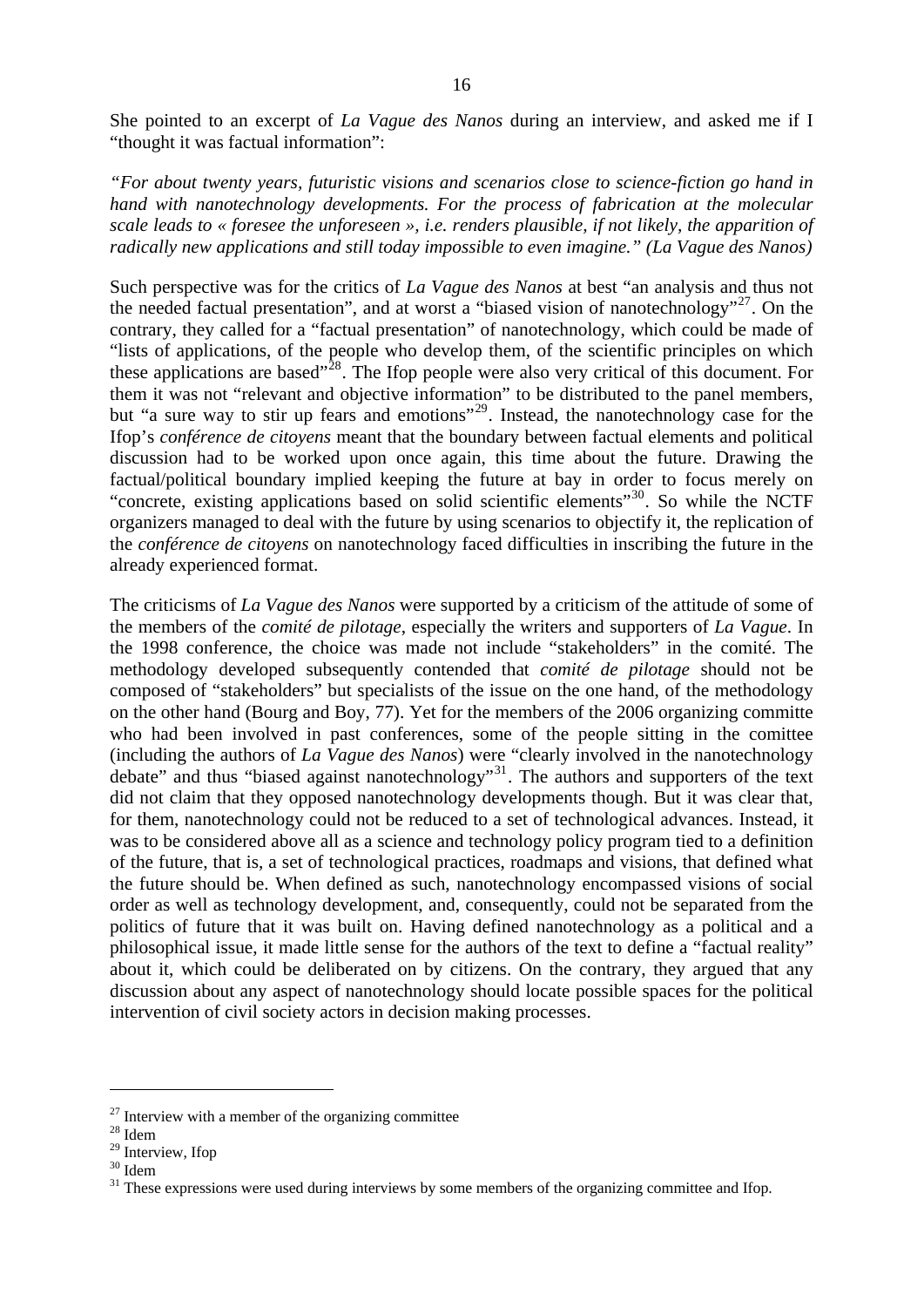As no agreement could be made about a common introductory text, the presentation package to be distributed to panel members was eventually made of a collection of press articles chosen to represent different viewpoints and opinions about nanotechnology. But the discussions about nanotechnology were not limited to the composition of the background information material. They were numerous during the exchanges about the training program. While Ifop tried to apply the methodology they had developed to yet another technological case, some members of the organizing committee kept referring to the specificities of nanotechnology. Through an insistence on the "ethics of technology", some members of the organizing committee (and, above all, the president of the committee) sought to reflect on nanotechnology as a science policy program first articulated in the U.S. They thus contented that work was to be done about how technology was being thought of as a social and political activity. The insistence on nanotechnology as a science policy program led to request the participation of social scientists in the training program, as well as representatives of civil society organizations, who could then explain why civil society mobilization was needed on such issue. Such calls led to considerable changes in the procedure as Ifop and some members of the organizing committee were used to. Nearly half of the trainers eventually came from outside the natural sciences, some of them from NGOs active about the "ethical implications" of nanotechnology<sup>[32](#page-19-0)</sup>.

#### **Selecting the panel**

1

The selection of the panel members was done by Ifop. The company used a similar process as that it had been using in previous conferences. In a first step, Ifop employees were sent across the Paris regional area<sup>[33](#page-19-1)</sup> and identified a set of potential panel members. This group was supposed to fell into statistical criteria. Yet the criteria used by Ifop are far from determined once and for all. As it is important to have a balanced opinion, part of the job of the recruiting person is to ensure that factors that may affect the outcome are taken into account. Thus:

*"We improve the criteria each time. For instance, we realize that having kids has a significant influence on risk perception.*" (Interview, Ifop)

As a consequence, the number of children was used as a criteria in the nanotechnology Ile-de-France conference. For all the sophistication of the criteria being used, the selection required last-minute adjustment and ad hoc strategy. One of the members of the panel thus told how she was recruited:

<span id="page-19-0"></span><sup>&</sup>lt;sup>32</sup> A long-term participant of several *conférences de citoyens* speaks – somewhat critically- about the "academic concern" of the *conférence de citoyens*, in which the participation of "the best specialists in the field" is a requirement for the "neutrality of the process". Indeed, the 1998 *conférence* was set up as such, as well as most of the *conférence* organized afterwards. The question of the identity of the trainers is raised by Bourg and Boy in their book. They do not exclude the possibility of having non academic interventions during the training part yet such choice would imply the submission by the trainer of a "declaration of interest" and maybe even a "declaration of convictions". Bourg and Boy are indeed reluctant to have people intervene if they prove to be "acknowledged activists" (Bourg and Boy, 85). At stake here is a concern for a separation between what should be made available to panel members ("factual information" as one of Ifop members insisted on) and the discussion among them, where "opinions" can be raised.

<span id="page-19-1"></span><sup>&</sup>lt;sup>33</sup> In some of the other conferences where Ifop had been involved, panels were selected across the whole country.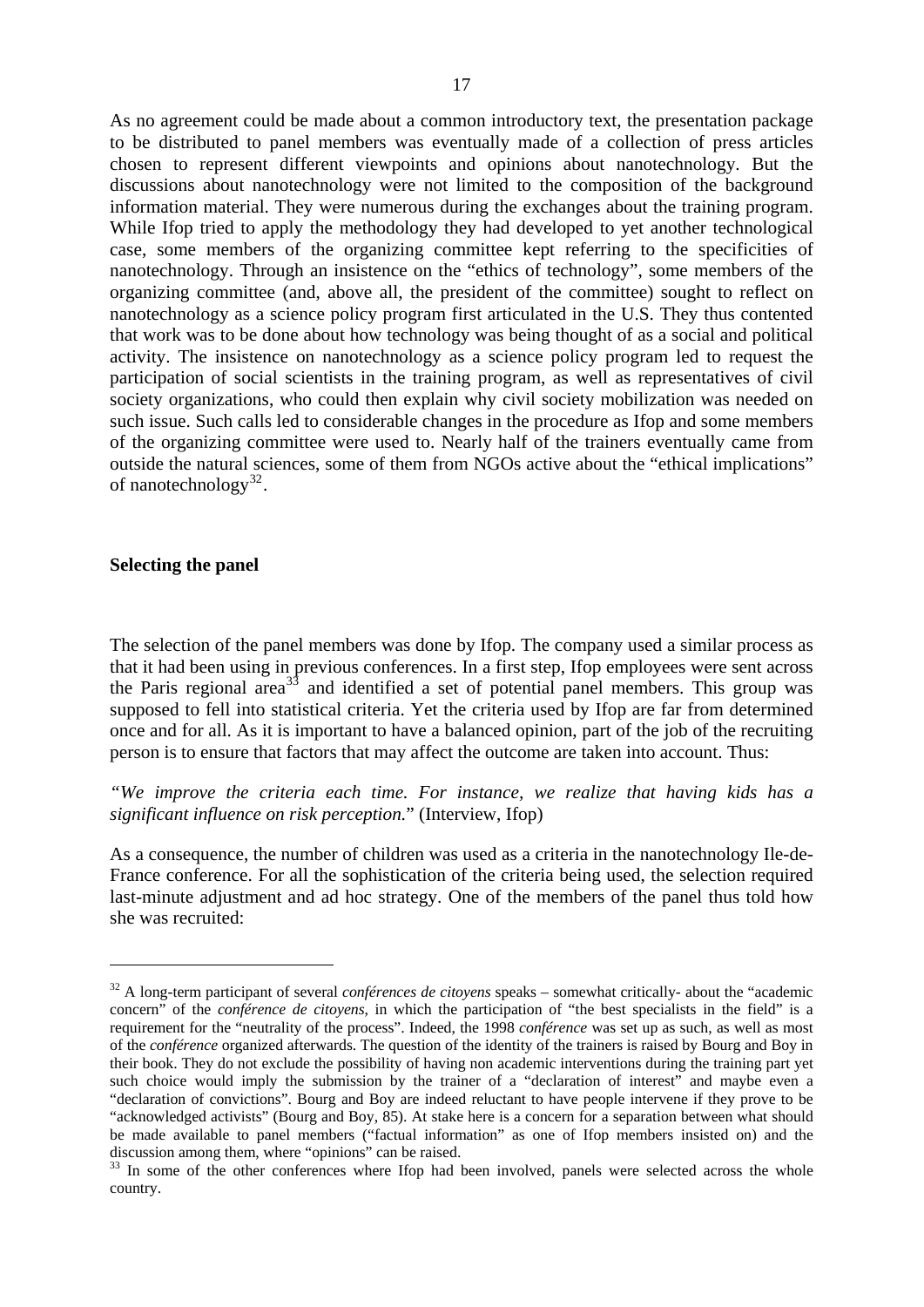"*I have a friend who participates in panels, focus groups, things like that… She was called to participate in this, and wasn't free. So she asked me and that's how I ended up being there."*  (Interview, panel member)

The second step of the selection process was then to interview the people who had been selected and make sure that they would be appropriate panel member. "*One has to check if they will be playing the game"* explained one of the organizers from Ifop. In the nanotechnology case, the methodology was far from perfectly determined. Although the second-step interview had become a standardized procedure in the selection, refinements were made each time about how to assess the participants-to-be, which, according to organizers, did not prevent "mistakes" to happen. The nanotechnology Ile-de-France conference was such a case:

"*No, it doesn't work each time. And for the nano conference, we got it wrong on a case… Well I should have noticed. This guy told during the interview that he didn't really believe that 9/11… Well, he said something like that, like Americans didn't really make it to the moon. We did another interview to confirm but eventually, I put him in the group. Eventually it didn't turn very well with him. He saw conspiracies everywhere." (interview, Ifop)* 

I will come back to the case of this person – whom I will call Louis for the reminder of the text – in the following of this paper. The "mistake" that was made resulted in the presence in the panel of a citizen who did not behave as he should have.

### **Managing the discussions among panel members**

Ifop was in charge of the facilitation of the training and working sessions of the citizen panel. The facilitator who was hired by Ifop to do this had become a long-term partner of the *conférence de citoyens* team of the poll institute. He was originally a consultant in strategic management, and had shifted his professional activities to group facilitation in companies, and, thanks to Ifop, in *conférences de citoyens*. His methods were based on a set of techniques inspired by socal psychology: breaking down the panel in small groups, making sure that the less vocal people were given a chance to talk, the key point being, according to his own terms, to "make sure that a group identity was created" $34$  thanks to a permanent attention to who spoke and who did not. These techniques are well known by professional facilitators, but they do not constitute a stable methodology to could be easily put into practice. The Ifop facilitator thus explained that:

*"It's more or less the feeling that matters… With the experience, I know roughly what we have to do, but it depends a lot on the group and the debated topic"*

That the effectiveness of the facilitation techniques "depends on the group and the topic being discussed" is visible when considering that for all the efforts put in the facilitation techniques, it may happen that they fail to make panel members engage in the discussion the way they should. Indeed, Louis proved to be a difficult case for the facilitator:

<span id="page-20-0"></span> $34$  The quotes in this paragraph are taken from an interview with the conference facilitator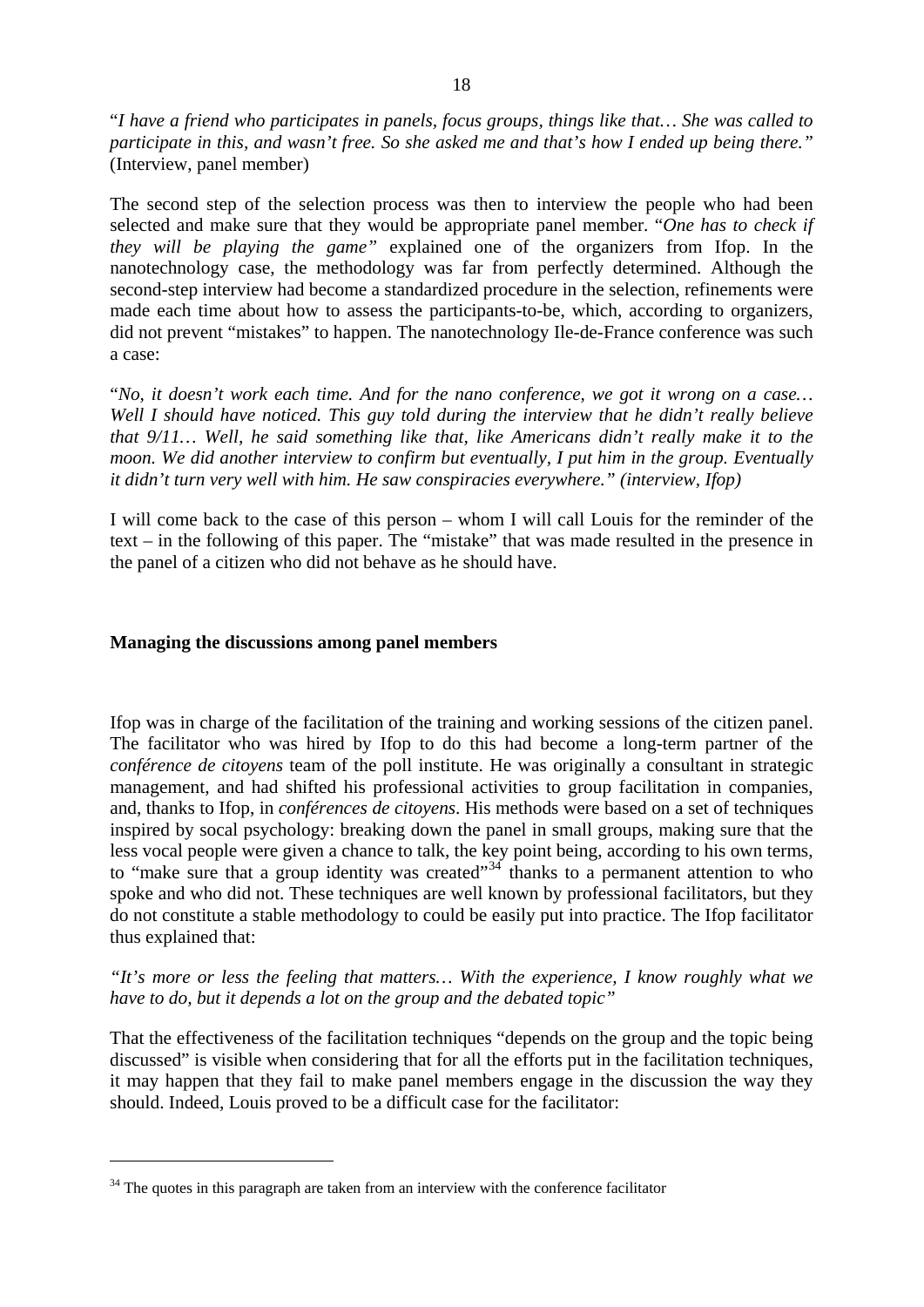*" There was this one guy… It's just not possible to work with people like that… Civil servant and member of a union, you see what he could be like… Well, always complaining, always questioning what I would propose."* 

Louis contradicted the facilitator a number of time, and insisted on a critique of nanotechnology programs, that several members of the organizing committee called "radical" since it contested nanotechnology as a science policy program, rather than accepting to consider nanotechnology a set of technical applications that could be discussed one by one. Louis wanted to have the most radical activists<sup>[35](#page-21-0)</sup> talk to the panel members as part of the training program and suspected the organizing committee to hide elements of the debate. So in addition to the disagreement among members of the *comité de pilotage* about what nanotechnology was, oppositions appeared between Louis and the facilitator on the same topic: while the facilitator kept referring to the "facts of nanotechnology", Louis insisted on questioning what he believed was a global program with questionable political objectives. Not only did Louis cause additional work for the facilitator ("*I always had to keep an eye on him"*  told the facilitator in an interview), but through his interventions nanotechnology proved to be an issue difficult to maintain as the previous *conférence de citoyens* Ifop had organized had managed to. Yet to the satisfaction of the facilitator, Louis's interventions turned out to contribute to the constitution of a "group identity":

# *"The good thing is, these people are self excluded. The group gradually reject them… You see the others bonding against them."*

The objective of the moderation techniques is to gradually bring citizens to the point where they will be able to "work by themselves" and "produce something valuable". When starting the process, the facilitator of the nanotechnology conference was confident. Talking about the many conferences he had been involved in, he explained:

# *"I manage to ensure that there is a group identity created. It's the condition for citizens to work together and produce something."*

Yet as he sought to make this group identity happened on more time, the moderator faced difficulties raised by nanotechnology considered as a science program, and by the involvement of social scientists and NGO representatives in the training program. As some members of the *comité de pilotage* stressed the need to take ethics into account, "ethics" gradually became for the Ifop people the symbol of a refusal to look at the issue in a neutral fashion. As such, it prevented the mobilization of the methods already tested in other cases. They complained that, as a consequence, the members of the panel "felt that something was going on". Contrary to what happened in the other conferences they had organized, the panel members "were lost, they were extremely negative".

Facing this situation they feared to loose control of, Ifop people thus proposed to have a scientific journalist come and talk in order to to clarify things: *"Everything was about risks, there was a need to provide a cold explanation of what this technology was*" (Interview, Ifop).

The presentation done by the scientific journalist did not raise questions about nanotechnology, but presented, "in a simple language", the applications that nanotechnology

<span id="page-21-0"></span><sup>&</sup>lt;sup>35</sup> For a description of the most radical anti-nanotechnology groups, see Laurent, 2007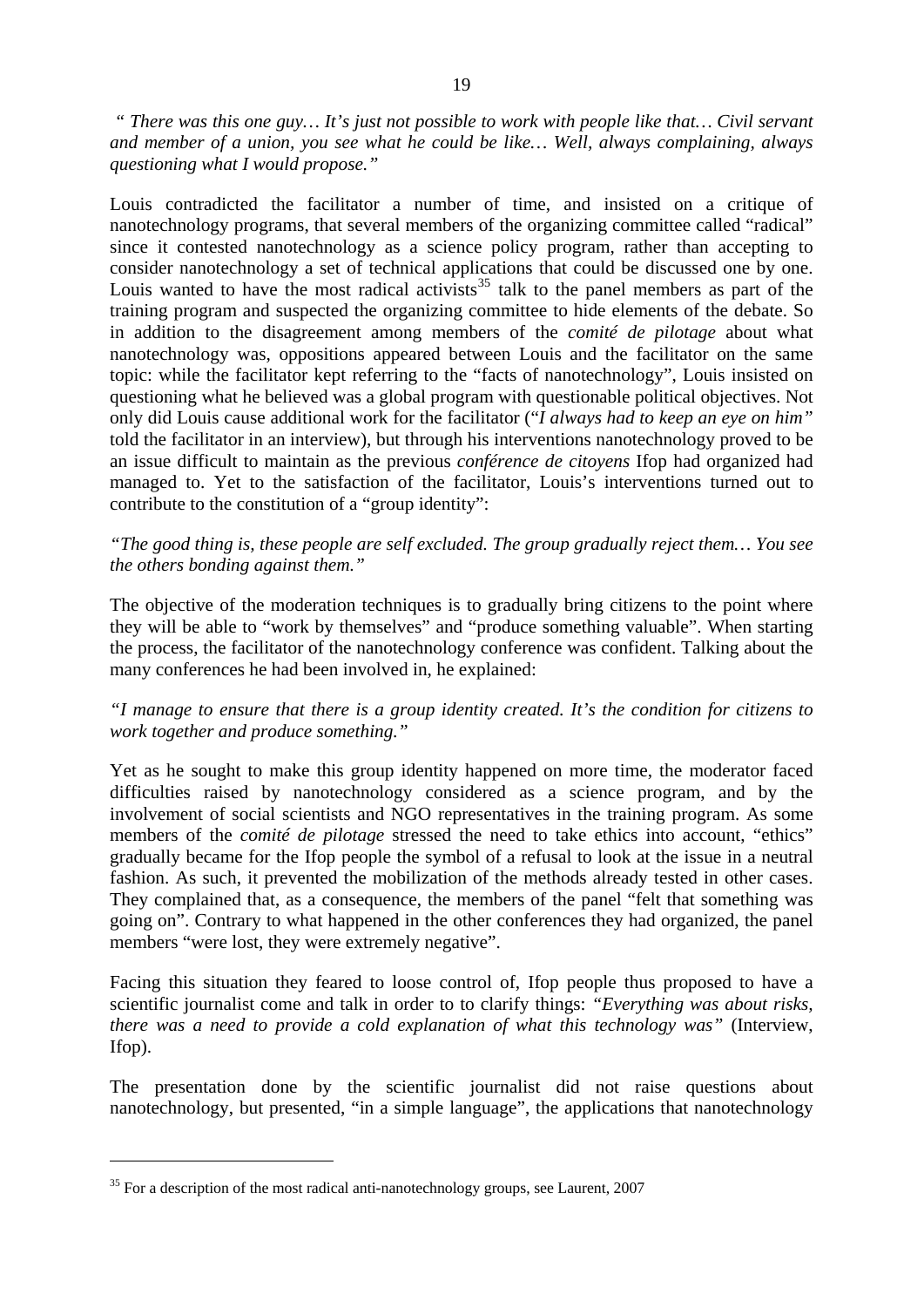could lead to. It also illustrated the opposition among the organizers: it was *a factual description* for Ifop, but *pure demagogy to please people* for the president of the *comité de pilotage*.

#### **Closed rooms**

Following Bourg and Boy's advice, Ifop advocated closed rooms in the conferences it is involved in. Closed rooms were indeed important material resources for Ifop in the nanotechnology *conférence de citoyens*. Closing the rooms in which the citizens worked was a way to physically ensure that the deliberations did not suffer from perturbation, that the training program was not deviated in ways that would hinder the knowledge transmission. As such, closed rooms were ways for Ifop to ensure that the training program brought "factual information" to the panel, and means for the poll institute to reproduce its facilitation methodology. Yet the rooms where the citizens conveyed proved extremely difficult to close during the nanotechnology conference. As the movie was being shot, the director and technicians were constantly present, and according to the Ifop people, they sometimes intervened in the dialogues among citizens to ask questions or call for clarification. In addition, the *comité de pilotage* required that all the sessions were recorded for members of the *comité* to watch and follow how the training program went. Recordings were ways for the *comité* to comment on the methods followed by Ifop: the president of the *comité* used them to contest some of the intervention of the facilitator<sup>[36](#page-22-0)</sup> and other members advised him to be "less" directive" after having watched the recording of the session<sup>[37](#page-22-1)</sup>. In addition, the regional council had requested that an evaluation of the conference was done. As a consequence, an evaluator (a political scientist) was present during all the sessions, which was at first opposed by Ifop. Negotiations again happened when the final recommendations were written by the panel, and the agreement that was settled allowed the evaluator to assist to the session without recording it. Hence maintaining these closed rooms always on the verge of opening up proved extremely difficult for the Ifop people.

#### **Producing recommendations**

<u>.</u>

After the public conference during which they invited some people to answer their questions, the panel members conveyed in a one-day session, during which they wrote their report. As in other conferences, the panel members of the nanotechnology conference were expected to produce recommendations. The writing of the recommendations was done through the mobilization of specific tools: displaying propositions from the panel on a screen, then confronting with earlier propositions made in subgroups was a technique used by facilitators of the conference. The objective was then to "make sure that words are really those of the

<span id="page-22-0"></span><sup>&</sup>lt;sup>36</sup> More details on this point will be provided in the next session.

<span id="page-22-1"></span><sup>37</sup> Such monitoring was hardly bearable for the facilitator, who harshly told me in an interview *"It was incredible. They would record everything! They really had nothing better to do… How can one do good work when you're spied by a bunch of under occupied civil servants!"*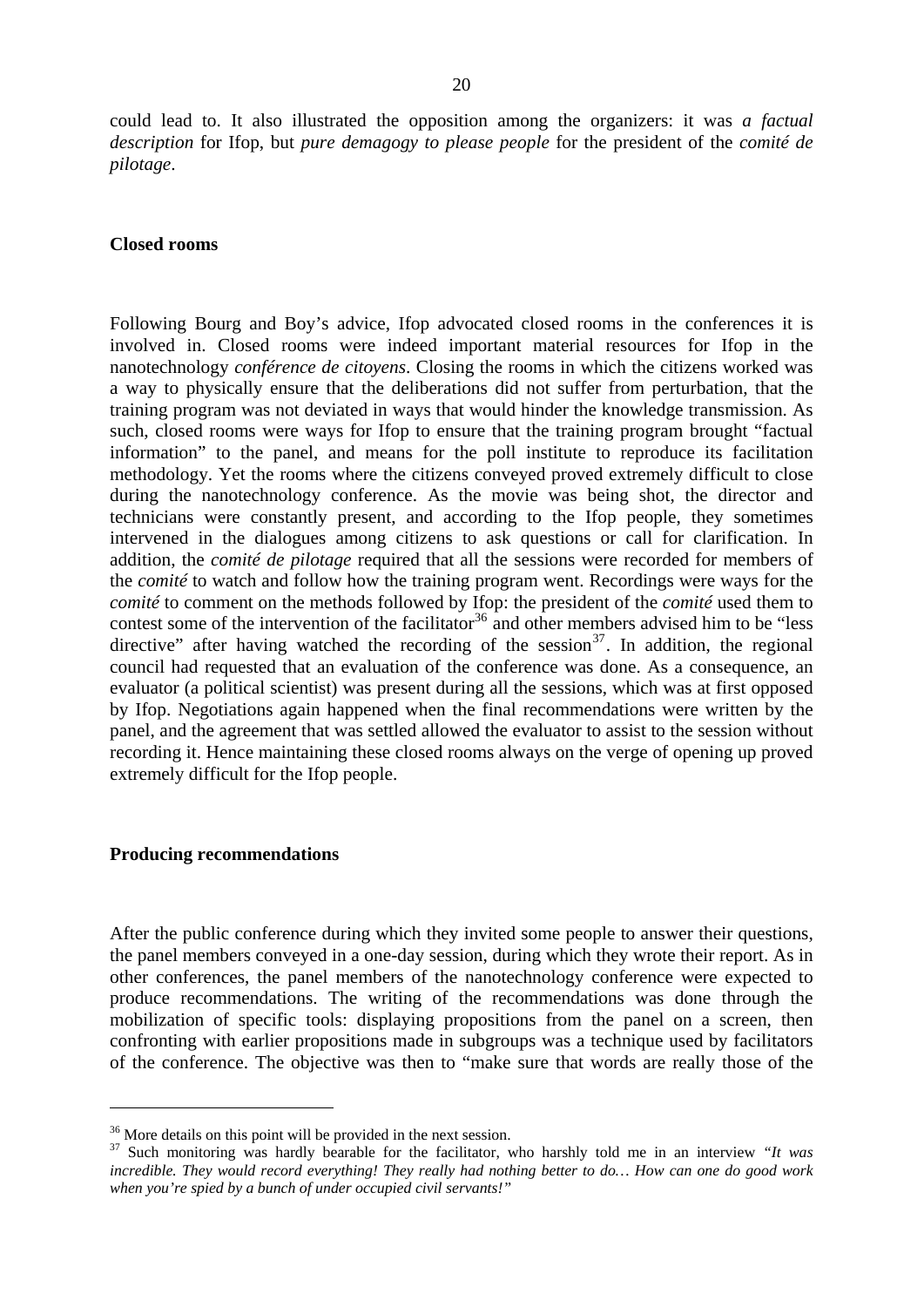citizen" as one of the Ifop organizers put it. The same person explained in an interview that the facilitator and himself had "rewritten sentences just for grammar issues".

Recommendation writing was an exercise Ifop had been thinking about when it had became involved in the organization of *conferences de citoyens*. As the facilitator explained, this requires constant care:

 *"D. and myself, we are always with them. Now that we have been working together for some time, we know how to do it… "* (interview, facilitator)

Yet no visible "influence" is acceptable: *"the challenge is to gradually disappear, while having been at the origin of the group constitution"* told the facilitator of the nanotechnology conference. Ensuring that the recommendations were indeed those of the citizens proved difficult to ensure in the 2006 conference. Consider the following story, told by a member of the organizing committee (M). This person is talking about one of the experts who intervened in the panel's training program:

- M: *"It was a little annoying… She was a young researcher, very enthusiastic. She told them directly: 'if I were you, here is what I would put in the recommendations'. And that's what they did!* 

- Interviewer: *What was the recommendation?*

- M: *that the CNIL[38](#page-23-0) budget be raised* 

1

- Interviewer: *And that proposal was problematic?* 

- M: *No, not at all… But still, I know we hadn't provide explicit guidelines, but it was more or less agreed that experts wouldn't take side, that they would let the citizens deliberate. So, we ended up having a little to much emphasis on issues of individual freedom."* 

The researcher in question told during an interview:

 *"I do have doubts about the process… When you look at how you can influence the process (…) What I told them on CNIL, I found the almost exact same expression in the recommendations."* 

In this case, the link between the training program and the recommendations was too easily visible and the training became an "influence". One could too easily tracked back one of the recommendations to its origin. The result was, for many actors, a perturbation in the definition of nanotechnology as a careful and balanced set of various technological sectors. Whereas "individual freedom issues" were but one of the many issues related to nanotechnology, they received an "exaggerated treatment" with regards to the other components of nanotechnology.

<span id="page-23-0"></span><sup>&</sup>lt;sup>38</sup> "Commission Nationale Informatique et Liberté", a French public agency responsible for the defense of privacy rights. CNIL regulates the use of personal data.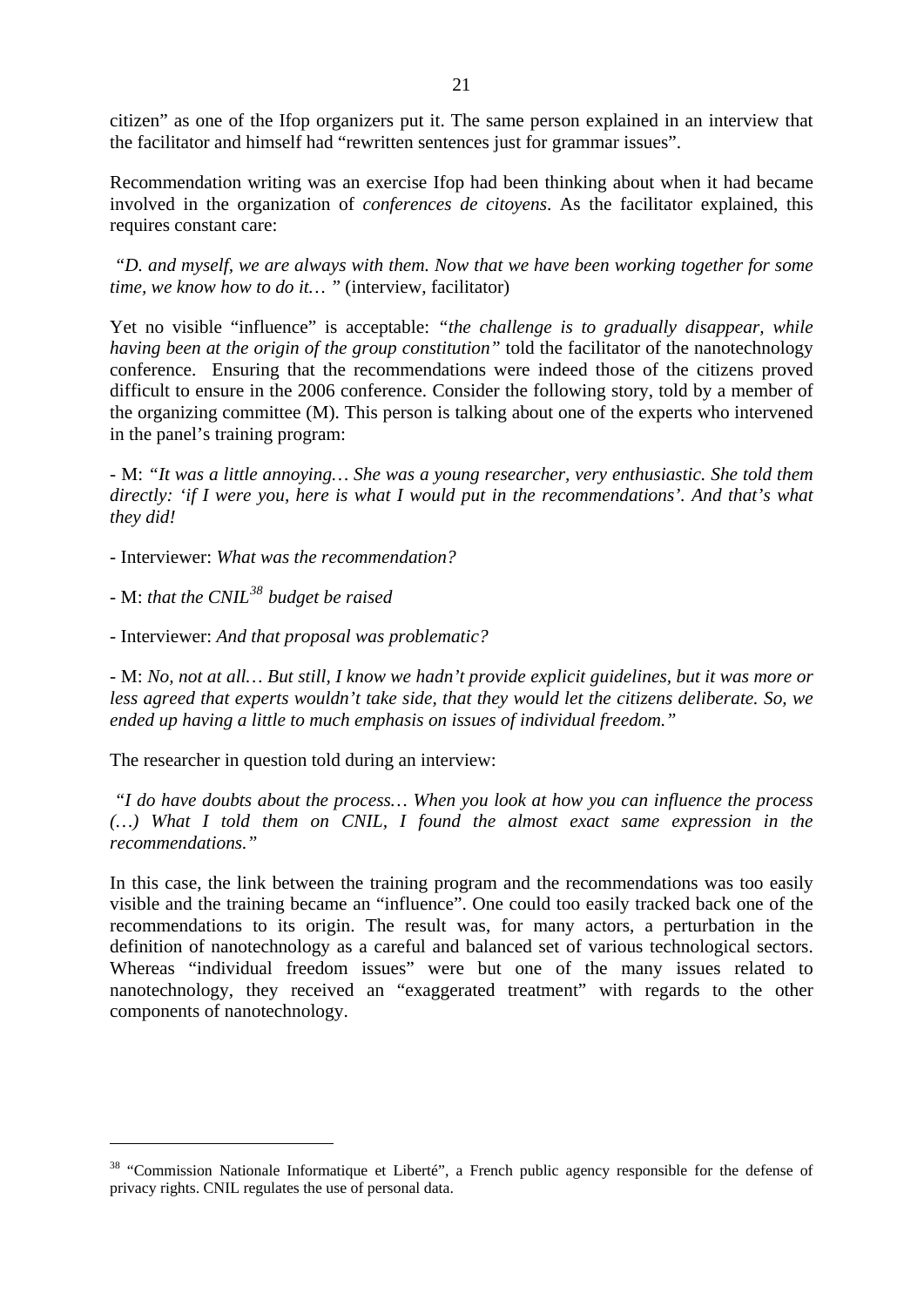#### **Outcomes of the process**

The recommendations of the citizen panel, while being overall supportive of nanotechnology research, eventually asked for more research in toxicology, increased institutional oversight of nanotechnology developments, and greater control over private companies. During a public event in 2007, the Ile-de-France regional councilor who commissioned the conference thus presented the recommendations:

*"One can see that citizens worked seriously (…). Their recommendations, it's first of all the translation in clear language of what several expert agencies had said."*

He was referring here to the call for increased public spending in toxicology research in the potential health effects of nanoparticles. For him, the conference had a demonstrative value: that of the capability for "ordinary citizens" to articulate sensible opinions on technological issues. As explained above, he was also keen to prove that he was taking the exercise seriously. A few months after the conference, he sent a letter to all panel members in which he explained that, although most of the recommendations were addressed to national regulatory actors and thus impossible for the regional council to meet, he had managed to take some of them into account by fostering regional funded toxicology research projects.

Having worked hard to make sure that the panel were made of the "ordinary citizens" they expected, the Ifop people for their part were overall satisfied with the end product. They explained in interviews that "eventually they manage to get through in spite of all the problems"[39](#page-24-0). "Getting through" meant here "producing sensible opinions", as Ifop had managed to do so in previous conferences.

The experiment that the main commissioner of the conference realized through the conference was expected to demonstrate the value of the procedure, and that of the contribution of citizens to the debate about technology (see above). Making sure that the demonstration worked implied ensuring appropriate media coverage of the events, and trying to have policy makers attend the final public conference – turn out was eventually disappointing. The movie<sup>[40](#page-24-1)</sup> was widely distributed and eventually used as an educational tool aimed to illustrate the value of the process.

#### **The** *Conférence de citoyens* **as a specific form of public participation**

The 2006 nanotechnology conference was an opportunity for Ifop to enact methods and instruments they had been using on previous conference. For some of the committee members, the event was based on the mobilization of tools they were familiar with. Through the nanotechnology conference thus emerged a way to do public that is based on a separation between "factual information" provided to panel members, and the "discussions" among

<span id="page-24-0"></span><sup>&</sup>lt;sup>39</sup> The "problems" refer in this quote to the discussions about the framing of nanotechnology and the making of the training program.

<span id="page-24-1"></span><sup>40</sup> *Les Nanos et Nous*, David Hover.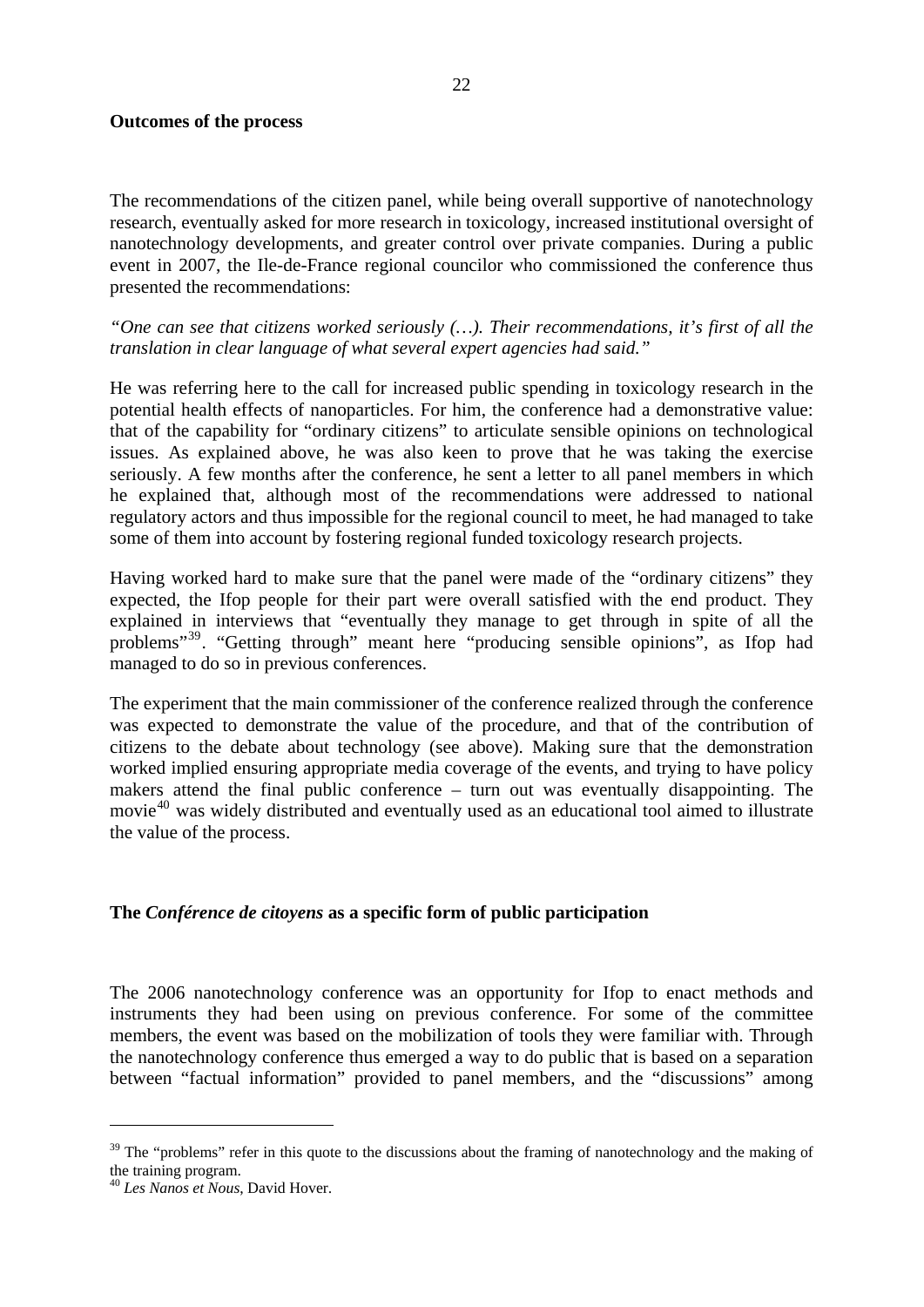them. Such separation allows the procedure to travel and be replicated. It can make Ifop be comfortable about the procedure they sell to their successive customers, but it also requires constant work in order to ensure that the panel is made of appropriate citizens, and that the issue being discussed is properly framed. For that matter nanotechnology proved to be a difficult case, which did not fit well in the procedure as some of the actors involved referred to the specificities of nanotechnology to argue for modifications in the procedure Ifop sought to replicate. A second characteristic of the *conférence de citoyens* as it emerges through this example is its demonstrative role. They were indeed repeated concerns for the "impacts" of the experiment, but the commissioner was equally concerned with the demonstration it produced that lay people could articulate "sensible opinions"<sup>[41](#page-25-0)</sup>.

### **3. Other forms of public participation in cracks and gaps**

1

In the last two sessions, I described two ways to problematize public participation in technology through consensus conferences. The Citizens' Technology Forum sees the consensus conference as an experiment through which deliberation can be explored and worked upon, in order for less powerful social groups to be heard. The Forum is meant to be a small-scale experiment that proves the value of deliberation in general. The *conférence de citoyens* shares the demonstrative feature, but integrates it in a concern for the "impact" of lay citizen thinking on technological issues. Contrary to the Citizens' Technology Forum, the *conférence de citoyens* is expected to bear on decision-making or at least contribute to a general debate.

These two ways emerged through the mobilization of instruments and work on previously used methods, thereby inscribing them in certain genealogies. In the two cases, I insisted on the work that is needed to maintain these formats over the course of the organization of nanotechnology conferences. Destabilization effects (e.g. citizens not behaving correctly, organizers calling for a treatment of the issue considered inappropriate) that needed to be overcome permanently accompanied this stabilization work. In the work to make the procedure easy to travel and to replicate, purifying it from the issue being discussed is a necessary condition. That way, one can study deliberation processes with robust methods (NCTF), or demonstrate the ability of lay citizens to have articulate opinions on technical problems using already tested methodologies (*conférence de citoyens*). As seen here, such attempt requires considerable work, in order to ensure that the panel member is indeed the appropriate citizen, while the issue (here nanotechnology, or problems related to it) stands still enough for the procedure to be run according to principles that have been developed. As both the citizen and nanotechnology prove costly to stabilize, cracks and gaps in the consensus conference sought to be re-enacted may appear – as they did in the case of the

<span id="page-25-0"></span><sup>41</sup> The importance of the demonstrative dimension is clear in other instance of *conférences de citoyens* organized about nanotechnology. One of the organizers of a 2006 conference sponsored by an association of private companies thus explained : "my predecessor had told me he wanted to organize a *conférence de citoyens*. He had insisted on the interest of this device in order to show that science/society relationships may happen not in a crisis mode. I was convinced. The whole thing was then to choose a subject." This interest of the conference is here to demonstrate that it is possible to "held sensible discussions on complex issues", no matter the specificities of the issue. In this example, nanotechnology was chosen because, as an emerging issue, "it had not been shaped by the media." (interview, 2006 conference organizer).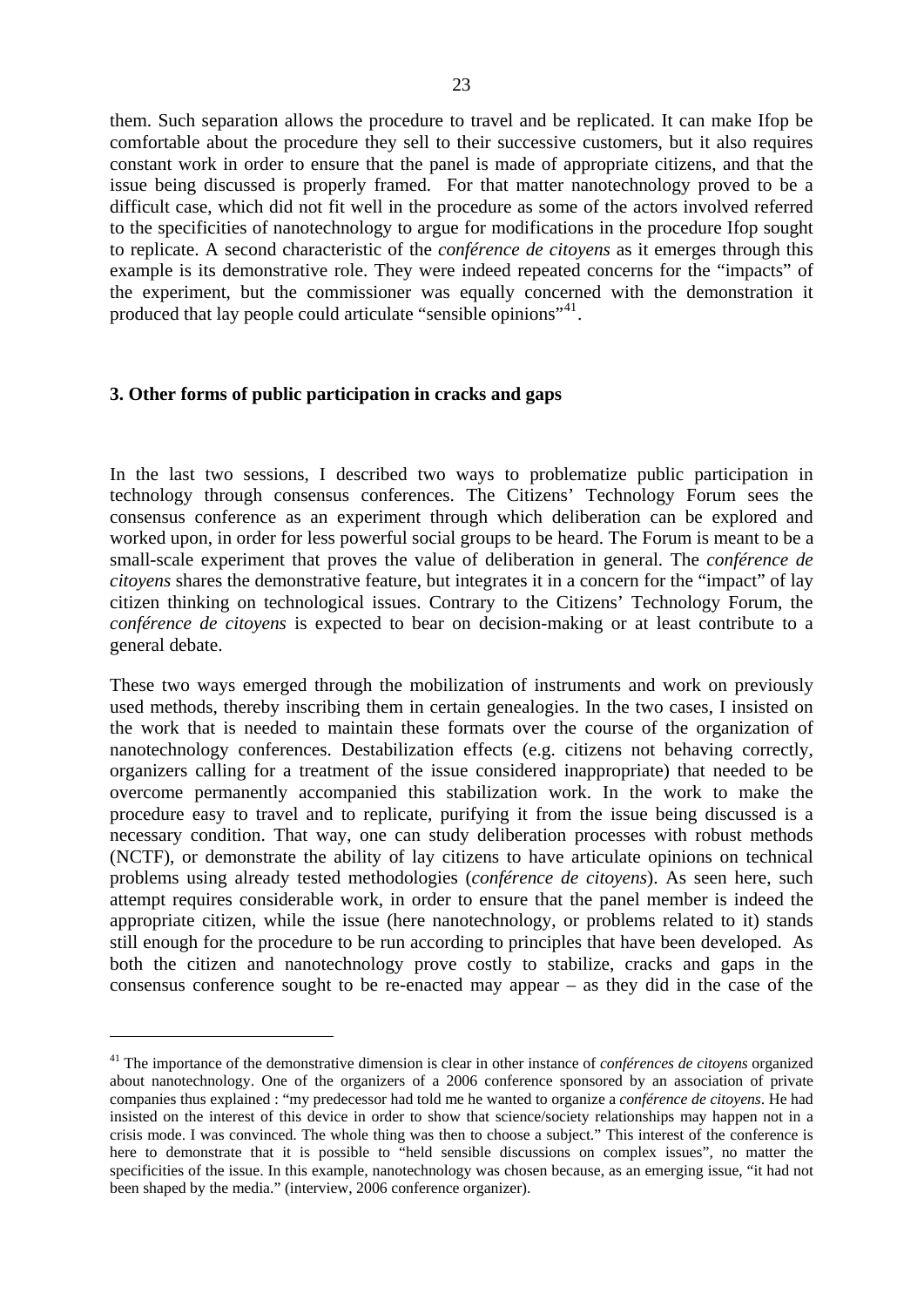conferences I consider here.

In such situation, where tensions are always present between stabilization and destabilization processes, room may appear for alternative problematization of public participation through consensus conferences, at the condition that connections be drawn among various elements ideas, instruments and practices through which other citizens, other issues and other definitions of the problem of public participation may be explored. These explorations may be ad hoc adjustments. They may also lead the actors involved to refer to other situations and previously held conferences.

### **The conflicting status of the experimental setting: how to use the consensus conference as an empowerment device**

I presented the model of the Citizens' Forum as laboratory of deliberation to one of the organizers of the NCTF during an interview. She immediately replied:

*"Well… that might be a fair description of Hamlett's view of the consensus conference… but I do think it's about democracy after all. It's about giving to people the possibility to make their voice heard, to give them the ability to act in the policy world."* 

She then referred to an public presentation of the NCTF made to policy-makers in Washington in March 2009, during a one-day meeting organized by the Center for Nanotechnology in Society. My own attempt to define the Citizens' Forum as an experiment in deliberation thus revealed a tension about the nature of the NCTF. While the citizens' forum has been developed by researchers at North Carolina State University, the other partners of the NCTF were not necessarily familiar with the format when they started working on the organization of the forum. The additional fact that methodological material provided by the organizers was minimal made it possible for some of the organizers to problematize public participation in a way that was different from that of the Citizen Forum format's promoters.

A good example of the possibility for alternate problematizations of public participation is provided by the use of scenarios. Ensuring the possibility for the panel members to grasp the issue was a concern of some of the proponent of the scenario method. In the NCTF case, scenarios allowed to maintain the future within the set of topics panelists could deliberate about. As seen above, they were tools for the conduct of the experiment in deliberation that the NCTF was. Yet the researchers involved in scenario making projects $42$  saw the scenario mainly as tools for citizens to get confidence in their own capability to influence the future, something they could later work on through collaborative tools, and a way to "build reflexivity through foresight" (Barben et al., 2007). As such, scenarios were not supposed to produce a boundary between the deliberative process and the material provided as a background of it. Rather, they were meant to "cope with uncertainty" in order for those who produce/comment on/use them to "take some sort of action" (Selin, 2005).

<span id="page-26-0"></span> $42$  That is, researchers at CNS-ASU who contributed to NCTF by providing the scenarios.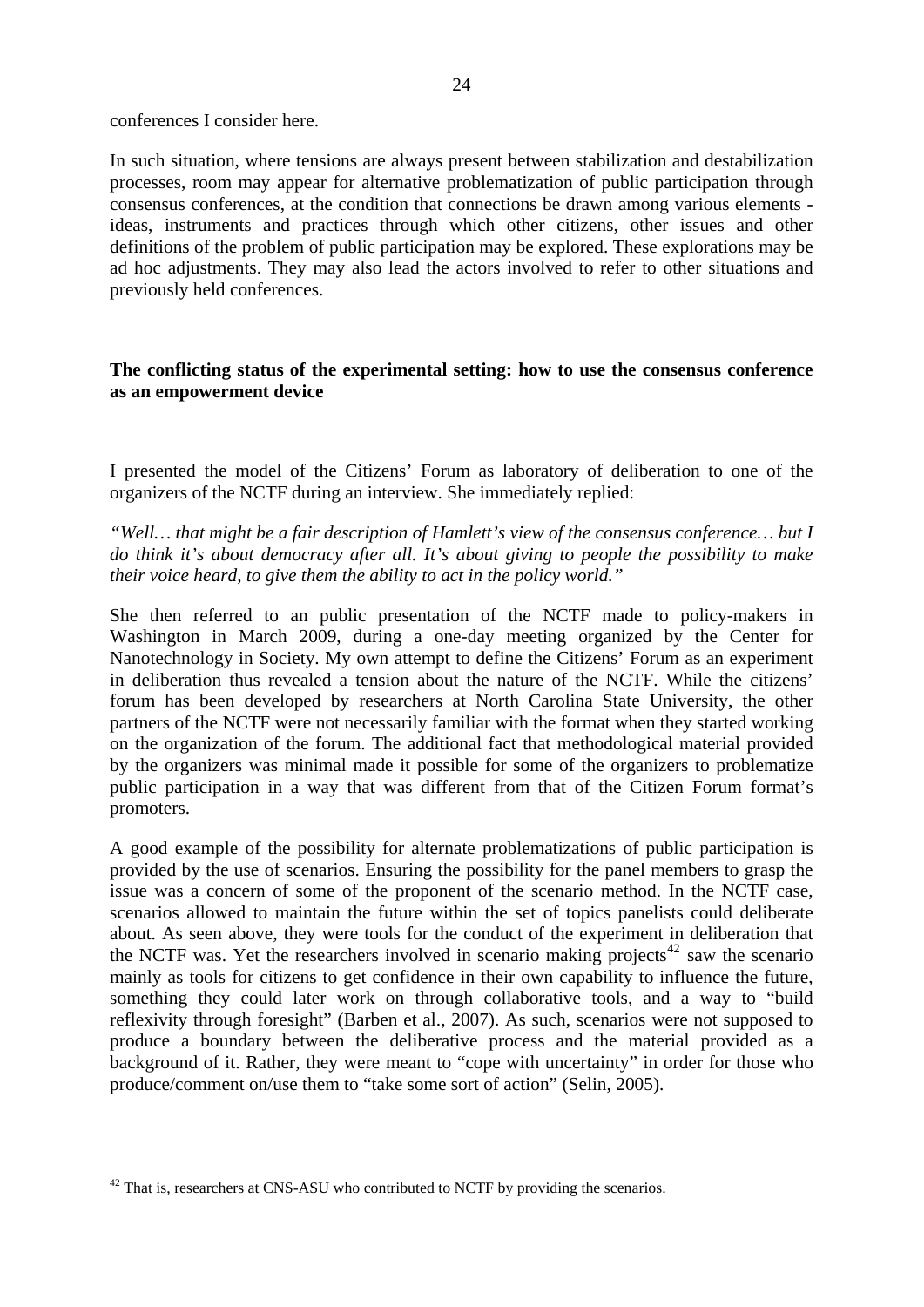Looking more closely at the NCTF process reveals that other visions of the role of the consensus conferences were articulated, in particular through references to another citizen conference on nanotechnology organized two years before NCTF at Madison, Wisconsin. The Madison conference had been organized by researchers at the University of Wisconsin with the support of the *Center for Democracy in Action*, a local organization that promoted civic engagement in political action. The University of Wisconsin researchers then participated in the Madison part of NCTF, and one of the researchers at Wisconsin subsequently moved to Arizona, where he then worked on the organization of the Arizona part of the NCTF. The 2005 Madison consensus conference led to the presentation of the final recommendations to state-level politicians. The panel members subsequently created a "citizens' coalition on nanotechnology"; they launched a science cafés program and went on working on nanotechnology. They set up a website, in which they have been publishing essays on issues related to the governance of nanotechnology. When the National Nanotechnology Coordination Office<sup>[43](#page-27-0)</sup> conveyed its first meeting on Environmental, Health and Safety Issues connected to nanoparticles, the citizens' coalition on nanotechnology submitted written comments. These comments reasserted the call for government oversight of potential health risks, increased toxicology research and development of risk management methodologies, which were considered necessary given to take into account the potential release of engineered nanoparticles in the environment. They also insisted on the need for public dialogue with civil society organizations – theirs being one of them. One of the members of the coalition flew to Washington for this meeting. The Citizens' Coalition – now renamed Nanotechnology Citizen Engagement Organization a.k.a nanoCEO – then participated in an initiative launched by the International Center for Technology Assessment that led to the submission to the Environmental Protection Agency of a petition that called EPA to regulate nanosilver as a pesticide.

The researchers at the University of Wisconsin involved in the organization of the 2005 Madison conference were key part of the process of mobilization in which the panel members were engaged. They help set up a press conference after the exercise. They help the group of citizens organize science cafés, and brought information to them. References to the Madison experiment were made by researchers involved in the NCTF. For some of them, following up with the citizens after the event was over was "clearly not the main concern of NCTF", which, in comparison with the Madison event, was "a little bit disappointing".

All the efforts made by NCTF organizers to maintain the format of the citizen conferences as a laboratory in deliberation implied ensuring that citizens behave adequately during the Internet sessions. Yet, as explained below, these sessions failed to convince participants to engage in them. Here is an example of cracks in the attempts of the NCTF organizers to enact the laboratory in deliberation the Citizens' Forum is supposed to be. This crack left room for some actors to problematize public participation differently, with the help of the reference to the 2005 conference. Indeed, a reason to explain the lack of interest for the online sessions was brought forward by a researcher at the University of Wisconsin who participated in the 2005 conference and the NCTF. She explained that in the latter case "*citizens knew that they were part of a research project".* As a consequence, they tended to "not even bother" to fight for ideas or opinion. This perspective was opposed by this person to the 2005 Madison conference in which "the framing was different", in that the organizers insisted from the start that the conference was expected to have consequences on political processes. As a result, the

<span id="page-27-0"></span><sup>&</sup>lt;sup>43</sup> A federal agency in charge of the coordination of nanotechnology federal activities.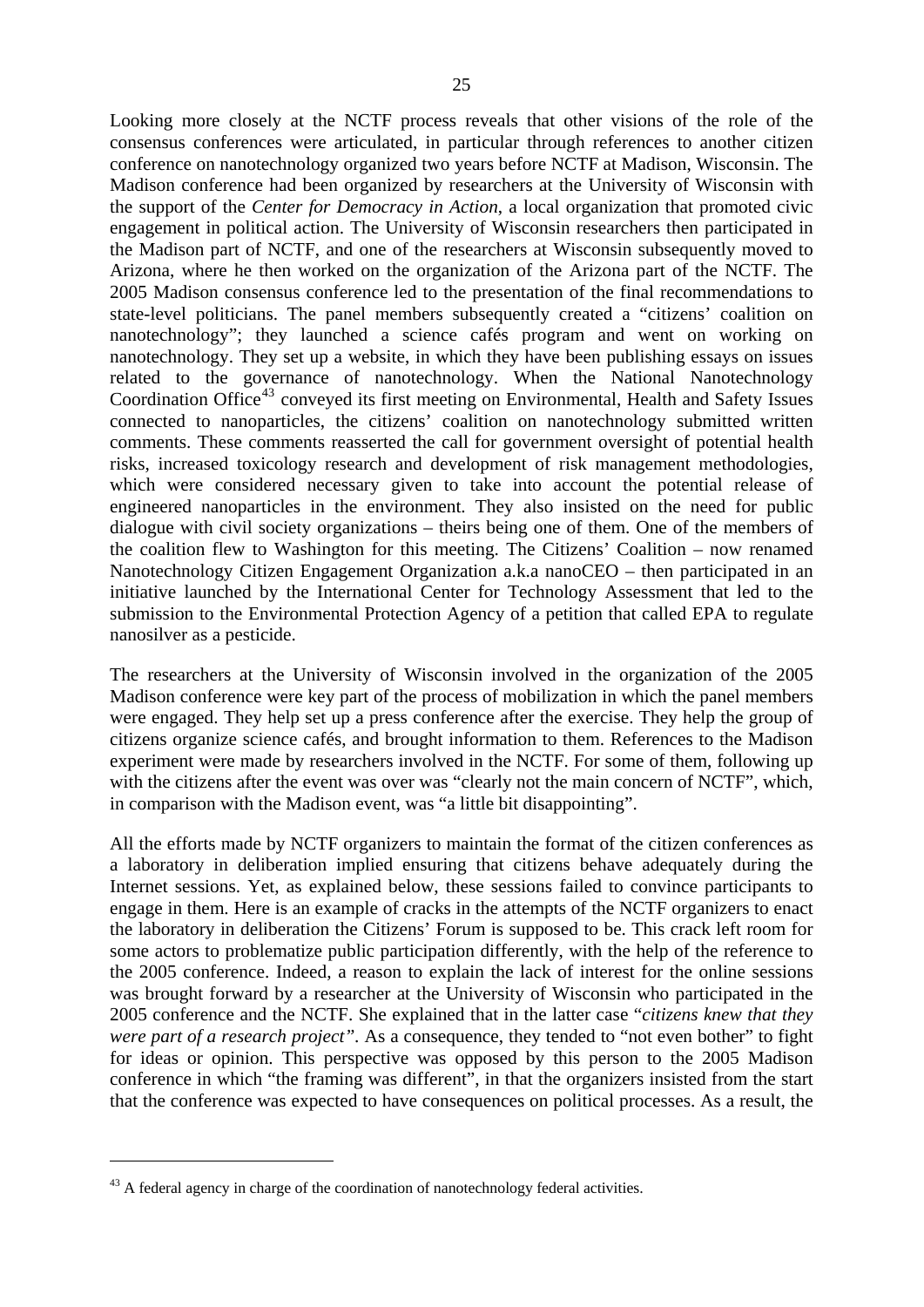recruited people were "concerned about the topic" and, as such, who would "probably not have made it into the NCTF" (because of their involvement with the issue being too high)<sup>[44](#page-28-0)</sup>.

The reference to the Madison example, the discussions about the future of the recommendations, and the position of scenario proponents offer way to see another definition of public participation through consensus conferences. Referring to the Madison experience allowed to stress the importance of the idea of empowerment, though which consensus conference appeared as a method through which less powerful social groups can exercise control over technology in participating in its assessment. This definition of public participation through consensus conference ties with the view of prominent advocates of public participation in science and technology, above all Richard Sclove and Langdon Winner. Thus, the organizers of the Madison citizen conference who took part in the organization of NCTF referred directly in interviews to Richard Sclove's work to describe their vision of the citizen conference. As a proponent of "technological pluralism", Sclove advocates the involvement in knowledge production of *social groups comprising non-experts – that is, ordinary women and men. Sometimes they are organized according to their occupations (a little bit like our trade unions), sometimes according to their social concerns (like our environmental or women's groups), and sometimes according to where they live (like our community and grassroots organizations).* (Sclove, 2000: 112)

In this view, consensus conference is a way to grant power to lay citizens, to those who would otherwise be left out of the decision-making processes related to technology. For that matter, nanotechnology is a special domain, for which there might be additional possibilities for citizens to exercise social control over technological choice. This is the sense of Langdon Winner's testimony at Congress during the hearings on the "social implications of nanotechnology" before the House committee for science and technology, during which Winner specifically advocated the use of consensus conferences (Winner, 2003).

The 2005 Madison example can therefore be interpreted as a way to ensure the control of technology by less powerful actors. As organizers of the 2005 Madison conference explains in an academic paper in which they reflect on the value of this exercise, "consensus conferences could be critical mechanisms for building perceived capacity to participate among ordinary citizens. This increased citizen capacity could in turn contribute to longer-term policy outcomes, particularly if broader and more diverse groups of citizens participated" (Kleinman and Powell, 2006). The experimental deliberative setting of the NCTF and the empowerment vision of the Madison conference share the same understanding of the social order. In both models, they are "group- based positions", i.e. those advocated by particular interest groups with identifiable social identities. Yet while the CTF-type consensus conference is used as a device to show how power relations in deliberative settings can be identified and possibly set aside, conferences in the empowerment perspective are tools for the social control of technology, as they can empower groups that are less powerful than others<sup>[45](#page-28-1)</sup>.

<span id="page-28-0"></span> $44$  The researchers at Madison involved in the two conferences have drawn a comparison of the two events in terms of the identities of the participants and the outcomes of the processes (Kleinman and Delborne, 2009)

<span id="page-28-1"></span> $t<sup>45</sup>$  The empowerment of less powerful social groups is alluded to by the 2005 conference organizers (Kleinman and Powell, 2006). It is explicitly stated by Winner (see (Winner, 1993) for his critique of constructivism. Hamlett shares the same critique but does not draw the same political consequences (cf. section 1)).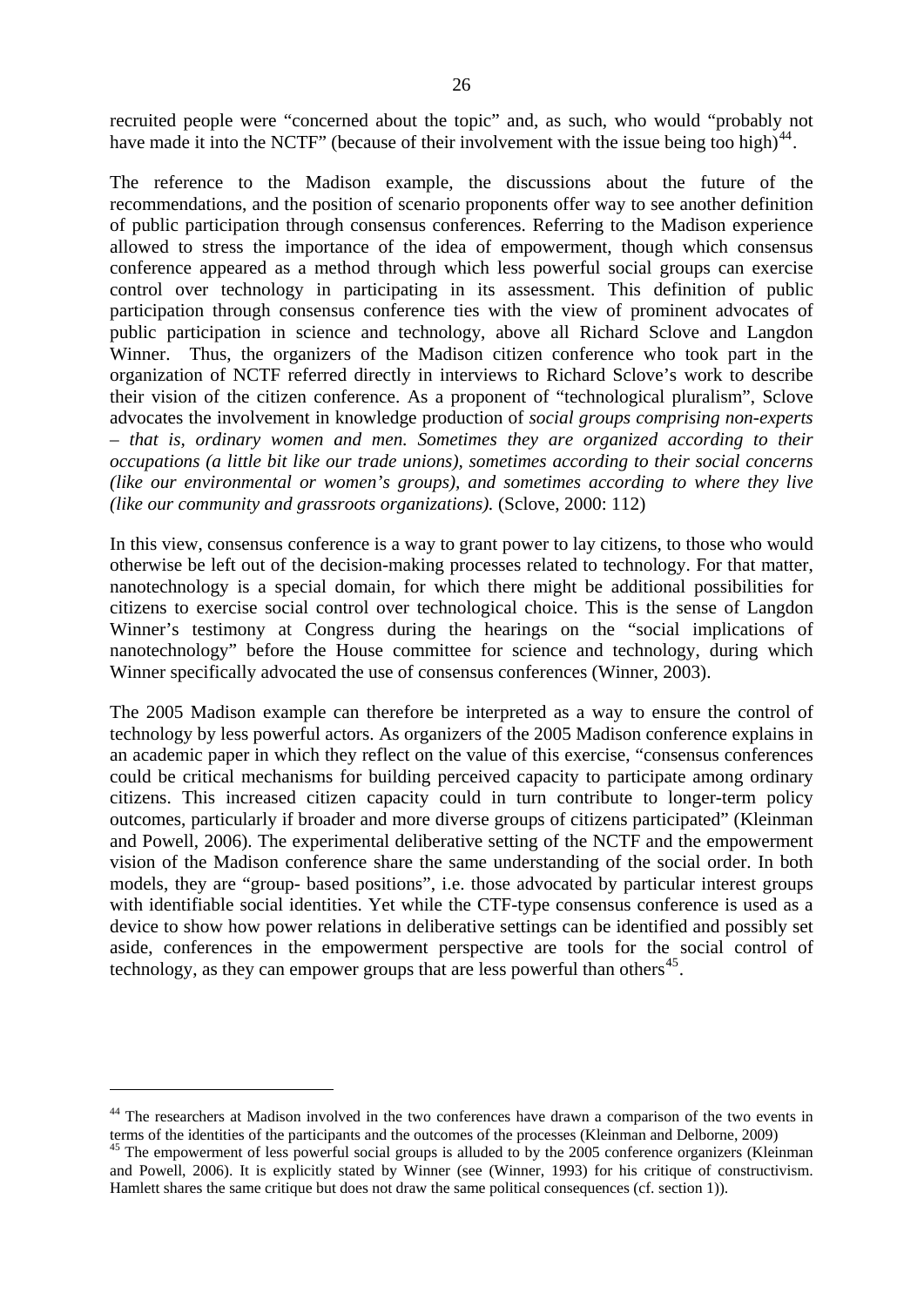#### **A "quality citizen" discussing nanotechnology as a science policy program**

While members of the organizing committee of the 2006 *conférence de citoyens* confronted about the issues being discussed, oppositions appeared about the role of panel members. The president of the organizing committee*,* speaking about the members of the panel, thus explained:

*"Fortunately, there was Françoise[46](#page-29-0), it's her who kept the discussion going. Because Ifop wants 'neutral' citizens, but then they refuse to have those who know things ! I think she managed to get through their selection process by mistake." (Interview, president of the organizing committee)*

Indeed, Ifop is looking for people who, according to a member of Ifop's consensus conference team, "do not know anything about the issue at stake", to the point that, for the president of the *comité*, they refuse to accept potentially valuable contributors. Contrary to this vision, he described a "quality citizen" who should take decisions after having reflected on the technology issues being discussed. According to the president of the organizing committee, Françoise was the one who fostered the discussions by introducing reflections on financial incentives for toxicology research. Once the conference over, Françoise was sent by the president of the organizing committee to talk about the citizen conference in other public events. As the outcomes of the citizen conferences were unclear (as were the way to ensure the link of the process with further political decisions), he had numerous opportunities to send this person rather than others. For the president of the organizing committee, not everyone was able to fulfill the role of the quality citizen he called for:

*"Yes, as compared with the others… There were grand mothers, very nice, they did what they could but well… it never really went very far"*

These latter persons were precisely those the facilitator were happy about:

*"One really saw that people like them* [the « grand mothers » in the previous quote] *could make good sense remarks. When they said, for instance, that industrialists couldn't do whatever they wanted."* (Interview, facilitator)

As panel members who accepted that they did not understand, and nevertheless provided remarks *de bon sens*, they were acting as good members of the panel.

The "quality citizen" as proposed by the president of the organizing committee did not fit in the facilitation process as proposed by Ifop. As the president explained during an interview:

 "*We clearly had two different visions of neutrality with Ifop. For the facilitator, neutrality was gained ignorance (he would always say, « don't worry I don't know anything about this »)… They have a horizontal conception of neutrality, they want to have a group as diverse as possible… I do think that quality matters "*

So the opposition on the identity of the "good citizen" was not only a matter of defining the appropriate format of citizenship to be enacted in the citizen conference process. It was also

<span id="page-29-0"></span><sup>&</sup>lt;sup>46</sup> He is referring here to one of the panel member. The name has been changed.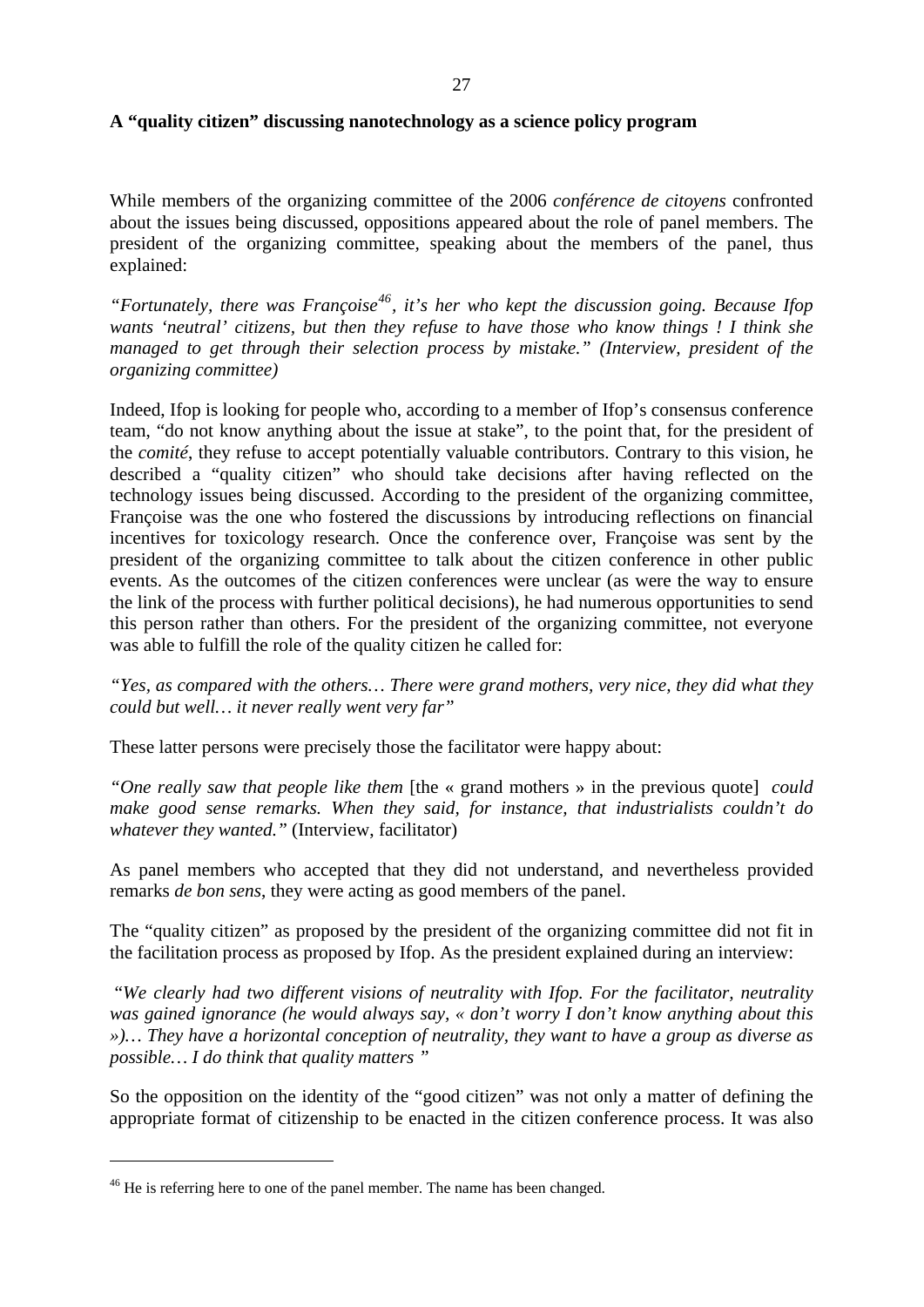linked to the nature of the device and its connection to the issue being discussed. As the facilitator claimed that he did not know anything about the issue, he made the issue independent from what he did (procedure organization). The panel, and himself, had to be trained, but the process was not problematic: the methodology allowed for adequate exchanges among panel members, and himself, on any technical issue that was objectively presented. The difficulties that Ifop encountered to keep the rooms closed were ways for the president of the *comité de pilotage* to contest their choices, and insist on the importance of the quality citizen to discuss nanotechnology: as he watched the training sessions, he complained several times to the facilitator that "no efforts were made to ensure that citizens raise questions about nanotechnology development programs<sup>3[47](#page-30-0)</sup>. For the president of the organizing committee, the quality citizen had to reflect on scientific issues, which needed to be questioned according to the specificities of the case being discussed. Nanotechnology thus implied, for him, a stress on questions of "ethics and policy": as a global science policy issue, it implied a lot more than evaluation of risks and benefits, namely a careful examination of the crafting of research programs and regulatory devices. As nanotechnology proved difficult to stand still in the procedure replicated by Ifop, some organizers were inclined to think that it was "too broad a subject for a *conférence de citoyens*". For the president of the organizing committee, on the contrary, nanotechnology was a perfect case to have the citizen exercising a reflection on policy institutions. As nanotechnology proved difficult to frame and the behavior of panel members revealed to be not straightforwardly defined, the 2006 Ile-de-France *conférence de citoyens* thus left room for the articulation of an ad hoc definition of public participation, which contended that a quality citizen was able to reflect on the specificities of the issue at stake.

# **A critical vision of public participation**

As discussed above, producing a citizen that will be able to be trained and who will produce an articulate opinion is not a straightforward task. It does not always work, and members of the panel sometimes do not behave properly. While this may have re-stabilization effects (e.g. though the constitution of a group identity against the person acting badly, and thus becoming excluded), it also produces cracks in the model, which can then be the basis for a critique of it, and more than that, the articulation of other forms of public participation through consensus conferences. One of the evaluators of the Ile-de-France nanotechnology conference thus explained:

# *"I thought there would be more critical perspectives within the panel. The guy that criticized the most gave up after a while, that's a real shame" (Interview, evaluator)*

She is here talking about Louis, the very same person that the facilitator blamed for "not being able to do anything", and who at the end of the process gave up trying to include his critical perspective in the final recommendations. For her, Louis played an important role, albeit confined and eventually limited in what it produced. Through him a critique of the facilitation process could happen. She herself thought that the facilitation role of Ifop ended up producing middle of the road positions that did not were particularly relevant (if not

<span id="page-30-0"></span><sup>&</sup>lt;sup>47</sup> Interview, president of the organizing committee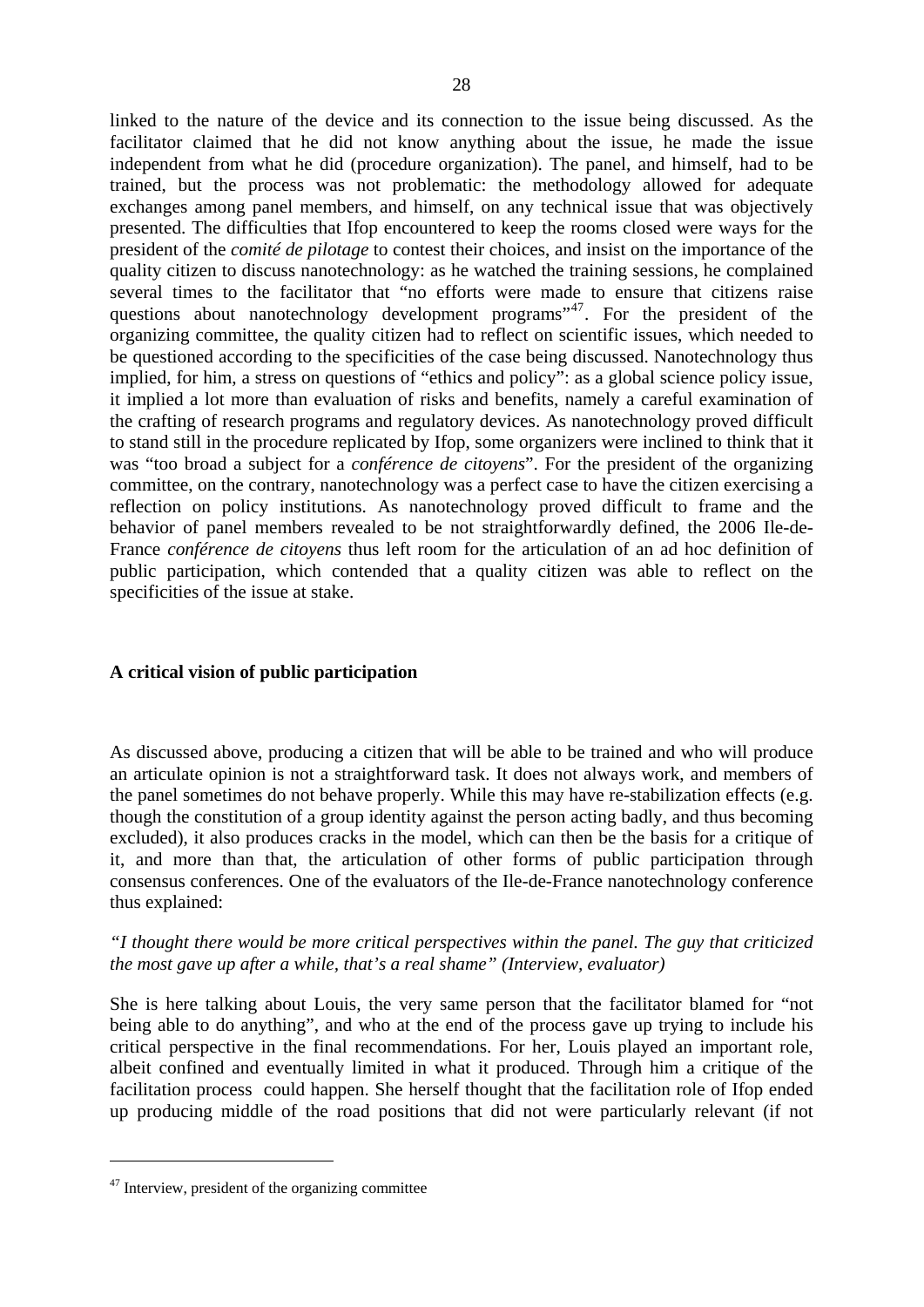politically dangerous if used in a legitimizing manner):

# *"I think Ifop « moderates » the opinions of panel members ; they want to make sure that they get to a mild opinion" (interview evaluator)*

Ifop, for her, prevented the most radical positions from happening, "radical" being positions that called for critique of nanotechnology, not as a risk issue, but as an issue of science policy. That is, positions that questioned how decisions were supposed to be taken, why a nanotechnology program had to be undertaken, and, ultimately, why participatory mechanisms had to be organized at all. That Louis eventually gave up his fight to see some of his radical views included in the final recommendations was interpreted by her as a sign that Ifop was trying to ensure that the opinions expressed were "moderate". The work needed to ensure that the citizens behaved adequately and that the issue was "factual information" thus left room to articulate a critique of public participation as proposed by the *conférence de citoyens* model. These positions paralleled those of the "external" critics, i.e. those that refused to participate to these events allegedly already part of a technology program that should be critiqued<sup>[48](#page-31-0)</sup>.

#### **Cracks, gaps and rooms for other ways to define the consensus conference**

As I described above, the tensions that occurred in the framing of the issue being discussed, in the selection of the panel, in the moderation processes, in the production of the recommendations and in the management of their use were opportunities to introduce other ways for the citizen to behave, and, more generally, other definitions of the problem that the consensus conference was supposed to deal with. While some actors were at pain to draw a boundary between a participatory methodology that they seek to replicate in different settings, others questioned it and proposed to reconsider both the role of the citizen in the conference's panel, and the way to discuss a complex technological domain such as nanotechnology. Using the bits and pieces of the procedure that they found at their disposal, they explore other ways to problematize public participation. I thus described how the nanotechnology *conférence de citoyens* led to the articulation of a definition of public participation through consensus conferences specifically tailored to nanotechnology: a quality citizen develops her initial competencies substantially enough to question nanotechnology as a science policy program. Another way to define public participation that emerged through the difficulties to maintain the citizen of the *conférence de citoyens* was the one that contended that public participation was a political program that needs to be critiqued, again with specific references to nanotechnology, a domain in which calls for public participation – misleading calls in such vision – are numerous. The American examples offer an empirical case in which the difficulties to stabilize the experimental deliberative version of the consensus conference left room for the articulation of a consensus conference based on empowerment. In this case, it

<span id="page-31-0"></span><sup>&</sup>lt;sup>48</sup> Indeed, all French consensus conferences on nanotechnology stemmed criticisms from civil society organizations. Reacting on another conference organized in 2006 by an association of private companies, *Les Amis de la Terre* released an article called "'*Conférence' ou manipulation de citoyen"* in which they criticized not only the limited framing of the conference in terms of risk issues, but also the necessity to have consensus conference at all. The article contended that consensus conferences were mere communication campaigns, which could never hope to have a say in any concrete decisions.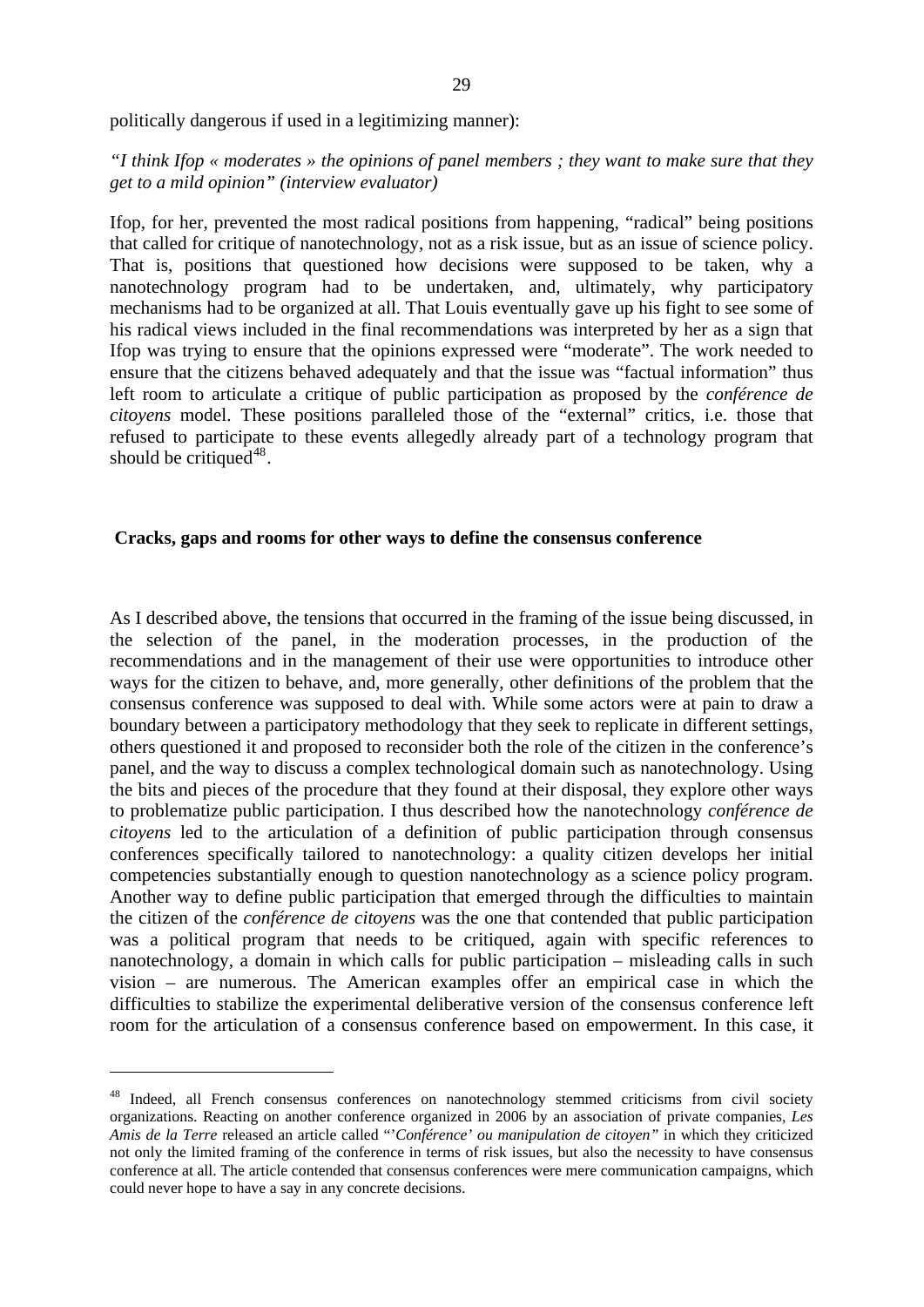was mostly through references that were made to the Madison conference - as NCTF proved less concern with following up with the recommendations written by the panels – that the empowerment version could emerge $49$ .

#### **Conclusion**

<u>.</u>

Considering participatory procedures as instruments that define the nature of the issue being discussed, the behavior of the citizen, the nature of the products, and thereby the problem of public participation, this paper has described two ways to problematize public participation through citizen conference. The Citizens' Forum is characteristic of an "experimental deliberative way", in which the consensus conference is expected to play the role of a laboratory for the study of deliberation on technical issues. As such, it goes hands in hands with standardized social science knowledge about what it means to do public participation in science policy. French examples define the model of the *conférence de citoyens* in which the public demonstration of the validity of informed lay thinking on technology is the main point. Through this analysis, consensus conferences appear as devices which can be mobilized for different aims, and the machinery of which are called for to produce certain citizens – a work that supposes selection, judgment over what behaviors are acceptable or not, fine grain adaptation to ensure that deliberation occurs. Here also, the standardization of the procedure allows some actors (and notably private companies) to make the procedure travel and replicate it across various technological issues.

The case of nanotechnology renders visible the work needed to enact the consensus conference as expected by certain models. As previously used instruments were re-enacted about nanotechnology, such complex issue has to be made fit for the procedure, and it required work to do so. Symmetrically, the re-enactment of known models of consensus conference expected the production of specific citizens – and that proved costly to ensure. The boundaries on which the stabilization of the previously known devices were based (between materials provided to panelists and deliberation processes to be studied on the one hand, between factual information and political discussions on the other) proved difficult to maintain. Hence I described some cracks and gaps that were visible in the NCTF and the Ilede-France *conférence de citoyens*. In these cracks and gaps could citizenship, nanotechnology, and ultimately public participation in technology be differently problematized. The U.S example echoes tension between deliberative and interest-group democracy – a long-term concern of American political science (Mansbridge, 1980): the two ways to do consensus conference that I identified are equally built on the basis that the social world is composed of different social groups with identifiable (albeit potentially subjected to evolutions) interests. The French example offered opportunities to explore different paths to public participation, in which the citizen could take part in the national debate on technology.

The perspective laid out in this paper contends that the analyst of participatory procedures

<span id="page-32-0"></span><sup>&</sup>lt;sup>49</sup> This does not imply that the Madison conference enacted the empowerment vision, while NCTF enacted the experimental deliberative one. Rather, both examples contained elements of the two, while earlier works of NCTF's coordinators clearly fell into the experimental deliberative problematizations of public participation through consensus conferences.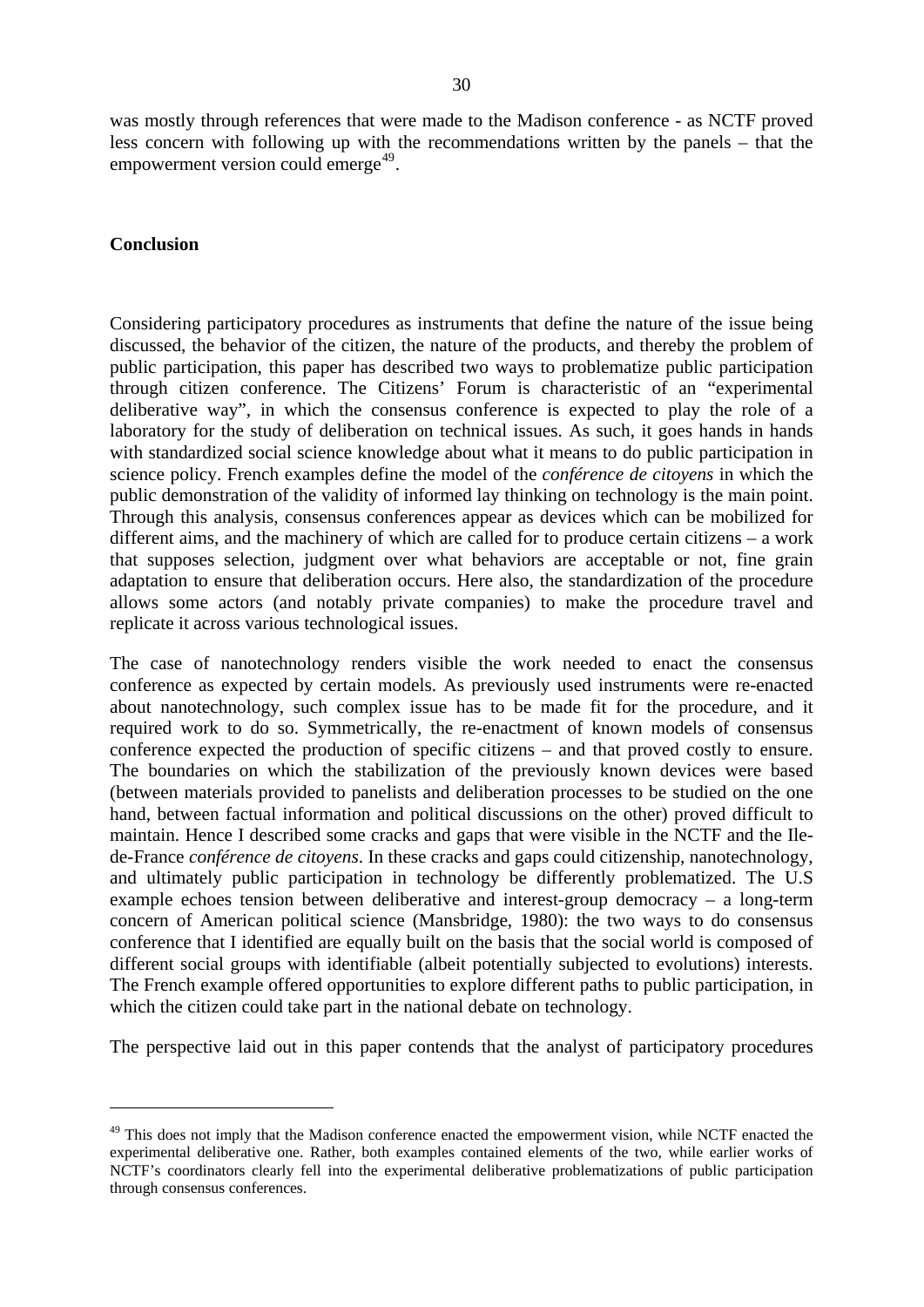cannot easily separate ex ante the issue being discussed from the participatory procedure that is expected to deal with it in order to explore which procedure is adapted to the treatment of a given issue. Both the issue and the procedure are discussed in the same time, as, for instance, actors insist on re-opening the details of the participatory device that is sought to be replicated for yet another technological area. In fact, separating the "procedure" from the question that it is supposed to deal with results from the work of the actors themselves, when they try to isolate a participatory methodology that can be replicated independently from the technical issues to which it is supposed to be applied. As I described in this paper, such separation may be contested by actors who argue for the specificity of the issue (in that case nanotechnology) and the need to adapt the procedure to it – whether to allow for a discussion on global science policy, or leave room for a collective empowerment that could eventually allow an emerging social movement to intervene in science policy.

Looking at participatory procedures as contested arrangements leads to re-think the problem of their evaluation. A given problematization of public participation through consensus conferences defines its own relevant evaluation criteria – and these criteria might differ substantively. Consequently, the "impact on decision-making" criteria poorly account for the multiplicity of potential evaluations. The NCTF's demonstrative value may have nothing to do with a direct "impact" on decision-making: that does not make it a politically meaningless device. On the contrary, I argued that it contributes to produce a political order of which it seeks to be a laboratory. The institutionalization of participatory devices similarly appears as a more complex process that the inscription of it in a decision-making line. Institutionalization is better understood in terms of stabilization, which, as I showed here, requires investments, so that the procedure is able to solve the tensions that occur as it gets replicated, without leaving room to competing articulation of public participation. Institutionalization thus appears less a matter of ensuring legislative existence to participatory procedures than of stabilizing ways of dealing with technology.

Contrary to continuing calls for the professionalization, and institutionalization of public participation<sup>[50](#page-33-0)</sup>, this paper recognizes the value of ambivalence in public participation, both at the theoretical and political level. One the one hand, taking ambivalence of participatory procedures seriously allows to explore the machinery of the production of the "participating citizen", the investments required to do so, and the diversity of potential definitions of public participation in S&T through the same participatory instrument. I also explored the way through which ambivalence is managed: in some cases, individuals are in charge of maintaining the procedure, in others a loose relationship between social scientists and companies ends up opposing the many destabilizations that occur. On the other hand, acknowledging the ambivalence of participatory procedures is a way to go further than the radical critique of public participation. For some critics<sup>[51](#page-33-1)</sup>, participatory procedures are built on questionable power relationships hidden behind the stress put on consensus and deliberation. As such they prevent political oppositions much needed in any healthy democracy. The analysis laid out in this paper has shown that there are indeed forms of social order enacted by the participatory procedures. It refuses the romanticized vision of the consensus conference as an unproblematic instrument that reveals that lay citizens have articulate opinion on complex and technical matters. Yet far from invalidating consensus conference in particular (and public participation deliberation in general) altogether, the analysis shows that the permanent diversity of the procedure is what allows to reintroduce

<span id="page-33-0"></span> $50$  A growing numbers of French authors support this perspective (see Blondiaux, 2008)

<span id="page-33-1"></span> $51$  See e.g. Mouffe, 1999; 2000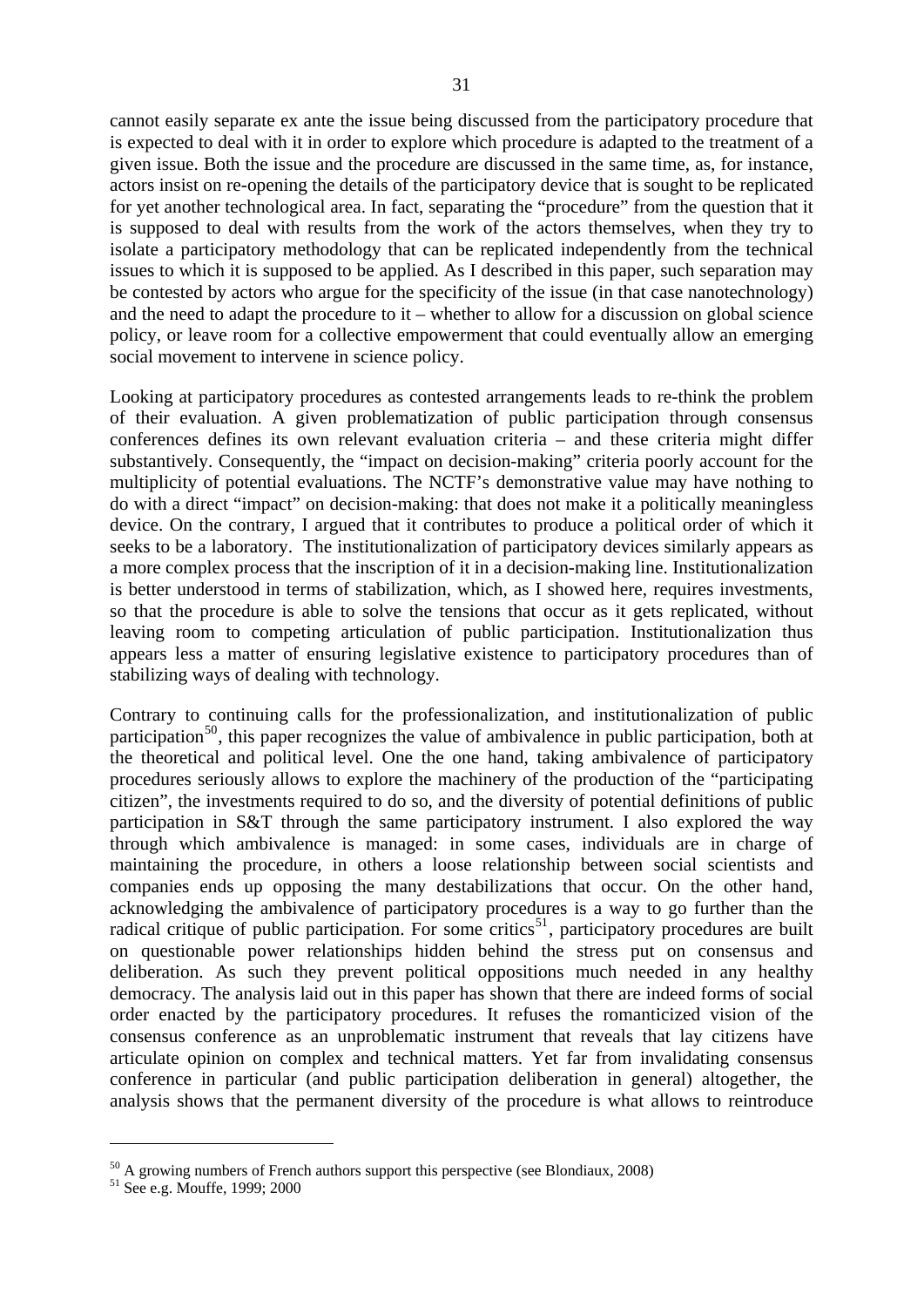conflict, opposition, and politics in public participation. Ambivalence is what results from the permanent tensions that accompany the enactment of certain ways to do public participation. As such, it is a necessary condition for the exploration of different definitions of public participation.

#### **References**

- Arnstein, S.R., 1969, "A ladder of citizen participation", *Journal of American Planning Association*, 35(4) : 216-224
- Barben, D., E. Fisher, C. Selin and D. Guston, 2008, "Anticipatory Governance of Nanotechnology: Foresight, Engagement and Integration", in *Handbook of Science and Technology Studies*, Cambrige: MA, MIT Press: 979-1000.
- Blondiaux, Loïc, 2008, *Le Nouvel Esprit de la Démocratie. Actualités de la démocratie participative*, Paris, Seuil.
- Bourg, D. and D. Boy, 2000, *Conférences de Citoyens. Mode d'emploi*, Paris, Descartes.
- Boy, D., P. Roqueplo and D. Donnet-Kamel, 2000, "Un exemple de démocratie participative: la conférence de citoyens sur les organisms génétiquement modifies", *Revue Française de Science Politique*, 50(4-5): 779-810.
- Bucchi, M. and F Nesseri, 2007, "Science and Public Participation", in *Handbook of Science and Technology Studies*, Cambridge, MIT Press
- Callon, M., F Muniesa and Y Millo, 2007, *Market Devices*, London, Blackwell.
- Cobb, M and P. Hamlett, 2008, "The first national citizens' technology forum on converging technologies and human enhancement: Adapting the Danish consensus conference in the USA", Paper presented at the 10th Conference on Public Communication of Science and Technology, Malmo Sweden, Jun 25-27, 2008.
- Cobb, M., 2005, "Framing effects on public opinion about nanotechnology", *Science Communication*, 27:2, 221-239
- Epstein, S, 1996, *Impure Science. AIDS, activism and the politics of knowledge*, Berkeley, University of California Press.
- Hamlett, P, 2003a, "Adapting the Internet to Citizen Deliberations : Lessons Learned", *IEEE*
- Hamlett, P, 2003b, "Enhancing Public Participation in Participatory Public Policy Analysis Concerning Technology : A Report of Two Danish-Style Consensus Conferences",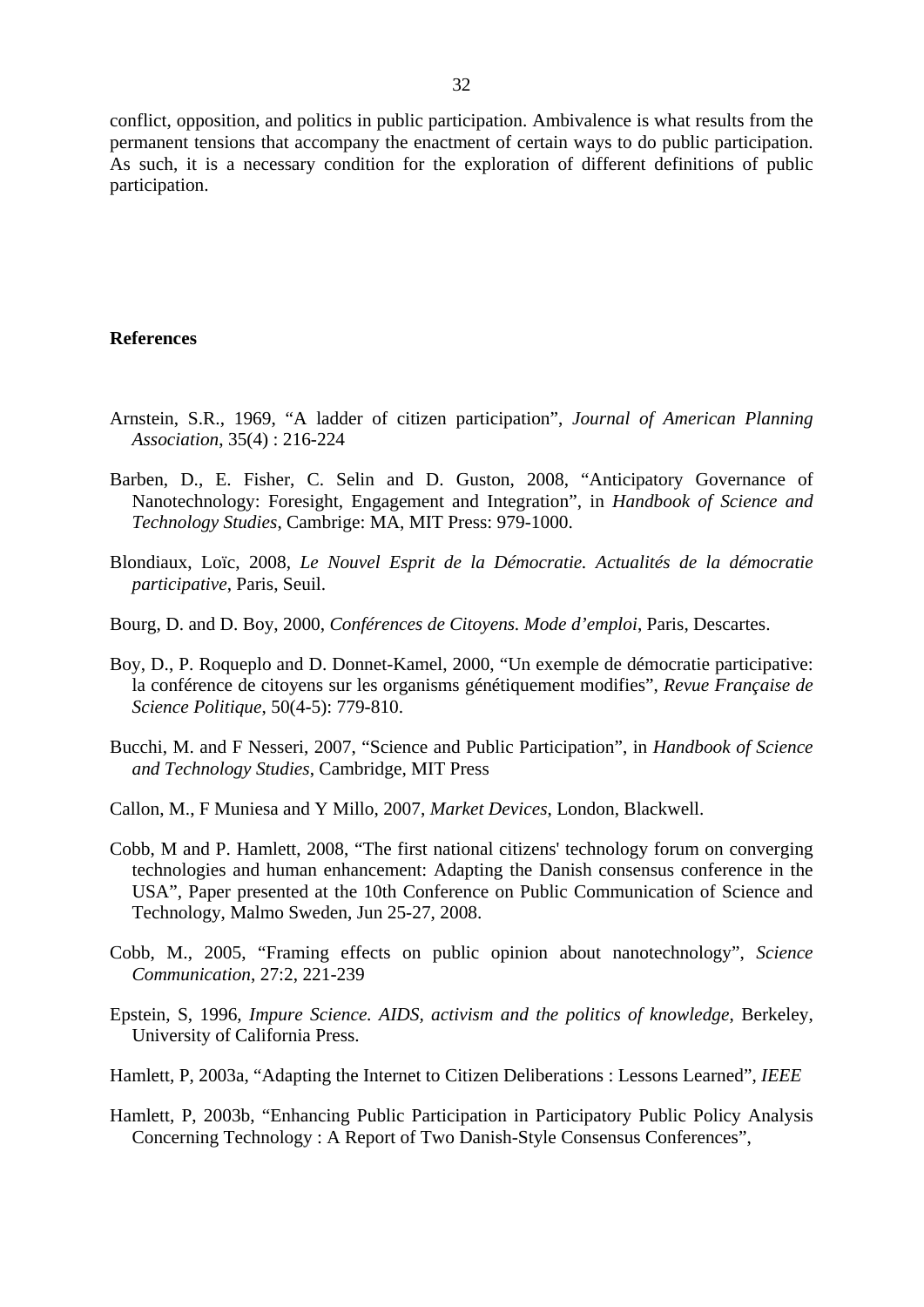- Hamlett, P, 2003c, "Technology Theory and Deliberative Democracy", *Science, Technology and Human Values*, vol.28 n°1, 112-140.
- Irwin, A, 2006, "The politics of talk. Coming to terms with the 'new' scientific governance', *Social Studies of Science*, 36(2) : 299–320
- Joss, S and J Durant (eds.), 1995, *Public participation in science: The role of consensus conferences in Europe*, London: Science Museum.
- Kleinman, D and J Delborne, 2009, "Engaging Citizens: The High Cost of Citizen Participation in High Technology", paper presented at the 4S meeting, Washington, DC, Oct 28-30, 2009.
- Laurent, B, 2007, "Diverging convergences", *Innovation : The European Journal of Social Science Research*, 20(4): 345-358.
- Laurent, B, and E Fisher, 2008, "Integration discourses : neo-determinism, reflexivity and the mainstreaming of science studies", Working Paper
- Lezaun, J., 2007, "A market of opinions. The political epistemology of focus groups.", in Callon, Muniesa and Millo, 2007: 130-151.
- Mansbridge, J, 1980, *Beyond adversarial democracy*, Chicago, Chicago University Press.
- Mouffe, C, 1999, 'Deliberative Democacy or Agonistic Pluralism?', Social Research, 66(3): 745-58.
- Mouffe, C, 2000, *The Democratic Paradox,* Verso, London/New York
- Powell, M and D Kleinman, 2006, "Building citizen capacities for participation in nanotechnology decision-making: the democratic virtues of the consensus conference model", *Public Understanding of Science,*
- Prosseda, K, 2003, "Policy debate on the Internet : Panelists evaluate the process"
- Rabeharisoa, V. and M. Callon, 1999, *Le pouvoir des malades*, Paris, Presses de l'Ecole des Mines.
- Rowe, G., and L. J. Frewer, 2000, "Public participation methods: A framework for evaluation", *Science, Technology, & Human Values*, 25(1): 3-29
- Rowe, G., and L. J. Frewer, 2004, "Evaluating public participation exercises: a research agenda", *Science, Technology, & Human Values*, 29(4): 512-556
- Sclove, R, 1995, *Democracy and Technology*, New York, The Guilford Press.
- Sclove, R, 2000, "Town meetings on technology: Consensus conferences as democratic participation", in Kleinman, D (ed.), 2000, *Science, Technology and Democracy*, Albany, NY, State University of New York Press: 33-48
- Selin, C, 2005, "Trust and the illusive force of scenarios", *Futures*, 38: 1-14